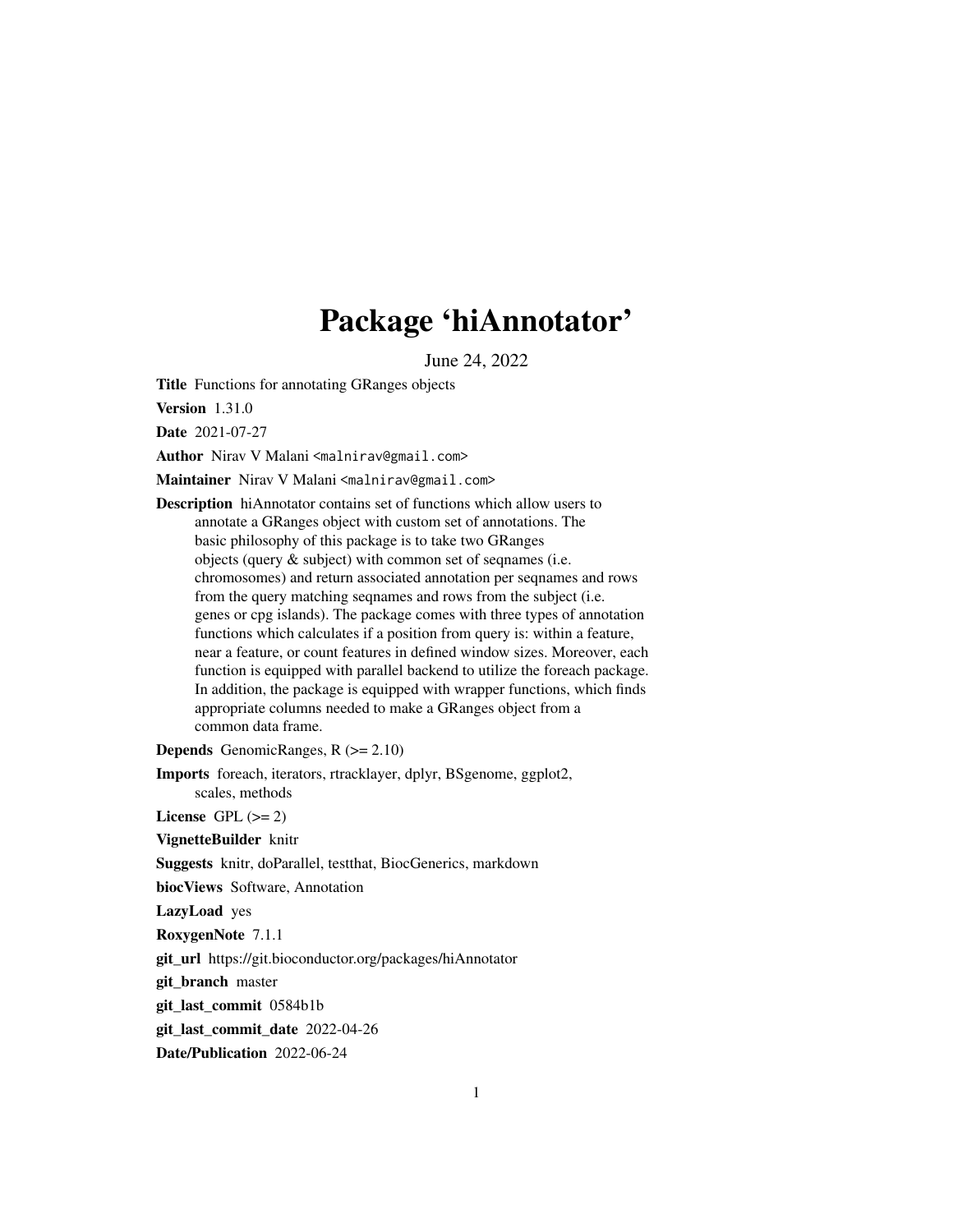# <span id="page-1-0"></span>R topics documented:

| $checkArgs Set Defaults \dots \dots \dots \dots \dots \dots \dots \dots \dots \dots \dots \dots \dots \dots$ | $\overline{2}$  |
|--------------------------------------------------------------------------------------------------------------|-----------------|
|                                                                                                              | 3               |
|                                                                                                              | 3               |
|                                                                                                              | $\overline{4}$  |
| genes                                                                                                        | 5               |
|                                                                                                              | 5               |
|                                                                                                              | $\overline{7}$  |
|                                                                                                              | 9               |
|                                                                                                              | $\overline{10}$ |
|                                                                                                              | -11             |
|                                                                                                              |                 |
|                                                                                                              |                 |
|                                                                                                              |                 |
|                                                                                                              | $\overline{17}$ |
|                                                                                                              |                 |
| makeChunks                                                                                                   | - 18            |
|                                                                                                              |                 |
|                                                                                                              |                 |
|                                                                                                              |                 |
|                                                                                                              |                 |
|                                                                                                              |                 |
|                                                                                                              |                 |

# **Index** [24](#page-23-0)

.checkArgsSetDefaults *Check args and set defaults.*

# Description

This function checks all the arguments passed to an annotation function and set default values for later use. Evaluation of this function happens in the parent function.

# Usage

```
.checkArgsSetDefaults()
```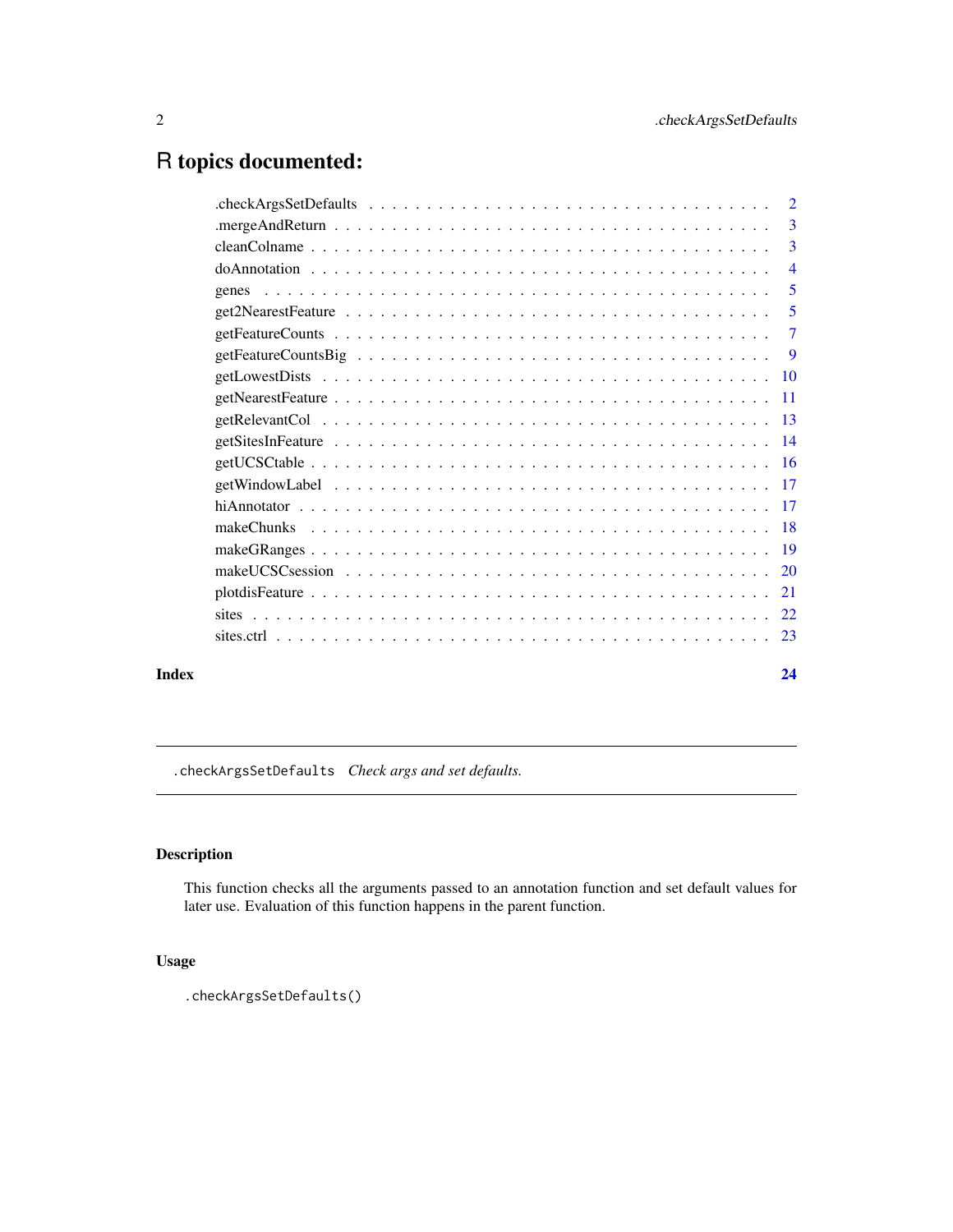<span id="page-2-0"></span>.mergeAndReturn *Merge results back to the query object and perform additional post processing steps.*

# Description

This function merges all the calculation results back to the query object. Additionally, if any flags were set, the function does the necessary checks and processing to format the return object as required. Evaluation of this function happens in the parent function.

#### Usage

.mergeAndReturn()

cleanColname *Clean the supplied string from punctuations and spaces.*

# Description

Function to clean the supplied string from punctuations and spaces so it can be used as column headings.

#### Usage

```
cleanColname(x, description = NULL)
```
#### Arguments

|             | string or a vector to be cleaned.                                              |
|-------------|--------------------------------------------------------------------------------|
| description | OPTIONAL string identifying the purpose of the supplied string in x to be dis- |
|             | played in the cleaning message. This triggers a message.                       |

#### Value

cleaned string or a vector.

# See Also

[getFeatureCounts](#page-6-1), [makeGRanges](#page-18-1), [getNearestFeature](#page-10-1), [getSitesInFeature](#page-13-1).

```
cleanColname("HIV-test")
cleanColname("HIV*test")
cleanColname("HIV-test", "myAlias")
```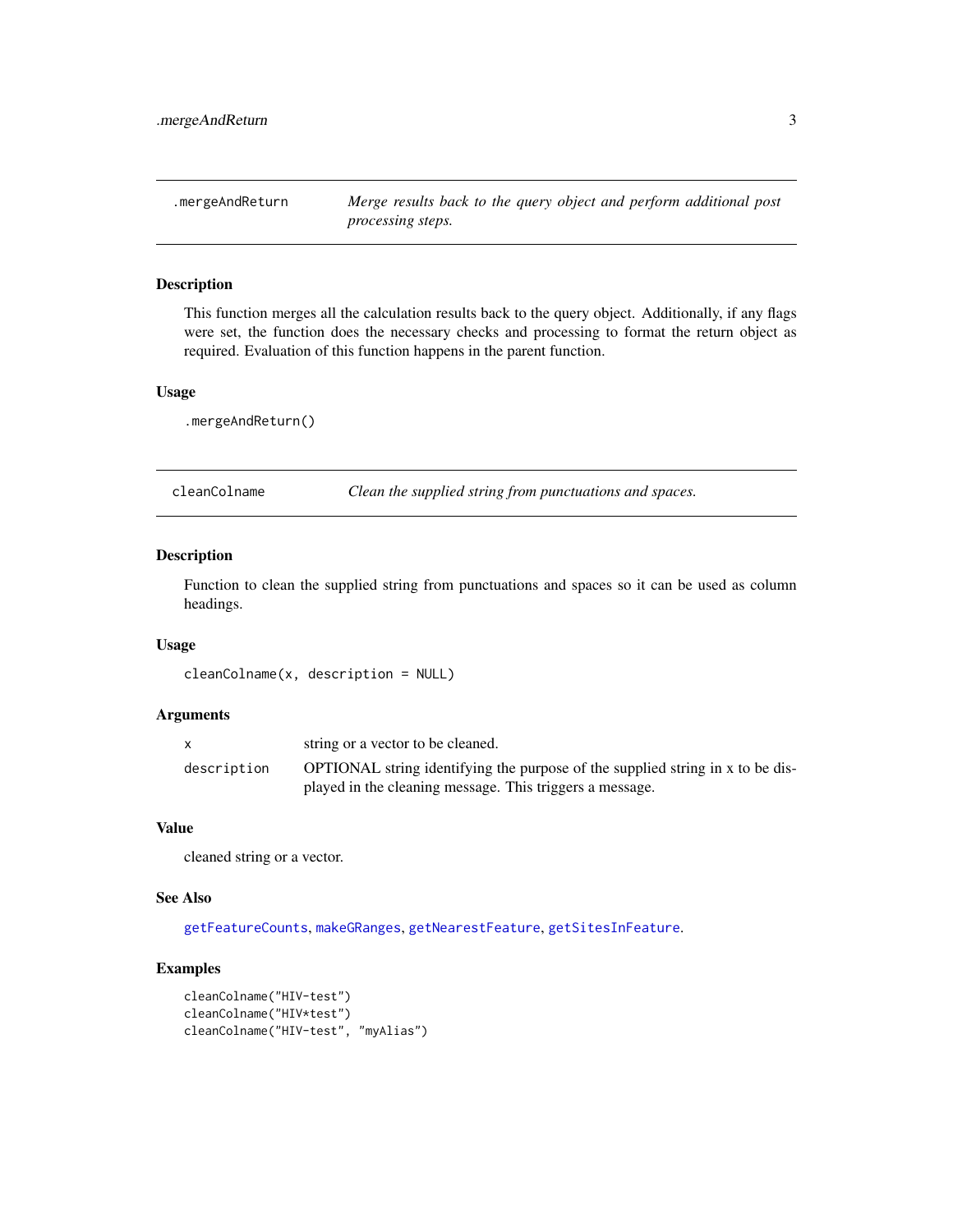This is a wrapper function which calls one of following functions depending on annotType parameter: [getFeatureCounts](#page-6-1), [getFeatureCountsBig](#page-8-1), [getNearestFeature](#page-10-1), [get2NearestFeature](#page-4-1), [getSitesInFeature](#page-13-1)

#### Usage

```
doAnnotation(
  annotType = NULL,
  ...,
 postProcessFun = NULL,
 postProcessFunArgs = list()
)
```
#### Arguments

| annotType               | one of following: within, nearest, twoNearest, counts, counts Big.                     |
|-------------------------|----------------------------------------------------------------------------------------|
| $\cdot$ $\cdot$ $\cdot$ | Additional parameters to be passed to the respective annotation function.              |
|                         | postProcessFun function to call on the resulting object for any post processing steps. |
| postProcessFunArgs      |                                                                                        |
|                         | additional arguments for postProcessFun as a list.                                     |

#### Value

a GRanges object with new annotation columns appended at the end of sites.rd.

# See Also

```
makeGRanges, getFeatureCounts, getFeatureCountsBig, getNearestFeature, get2NearestFeature,
getSitesInFeature.
```

```
# Convert a dataframe to GRanges object
data(sites)
alldata.rd <- makeGRanges(sites, soloStart = TRUE)
data(genes)
genes.rd <- makeGRanges(genes)
doAnnotation(annotType = "within", alldata.rd, genes.rd, "InGene", asBool = TRUE)
## Not run:
doAnnotation(annotType = "counts", alldata.rd, genes.rd, "NumOfGene")
doAnnotation(annotType = "nearest", alldata.rd, genes.rd, "NearestGene")
```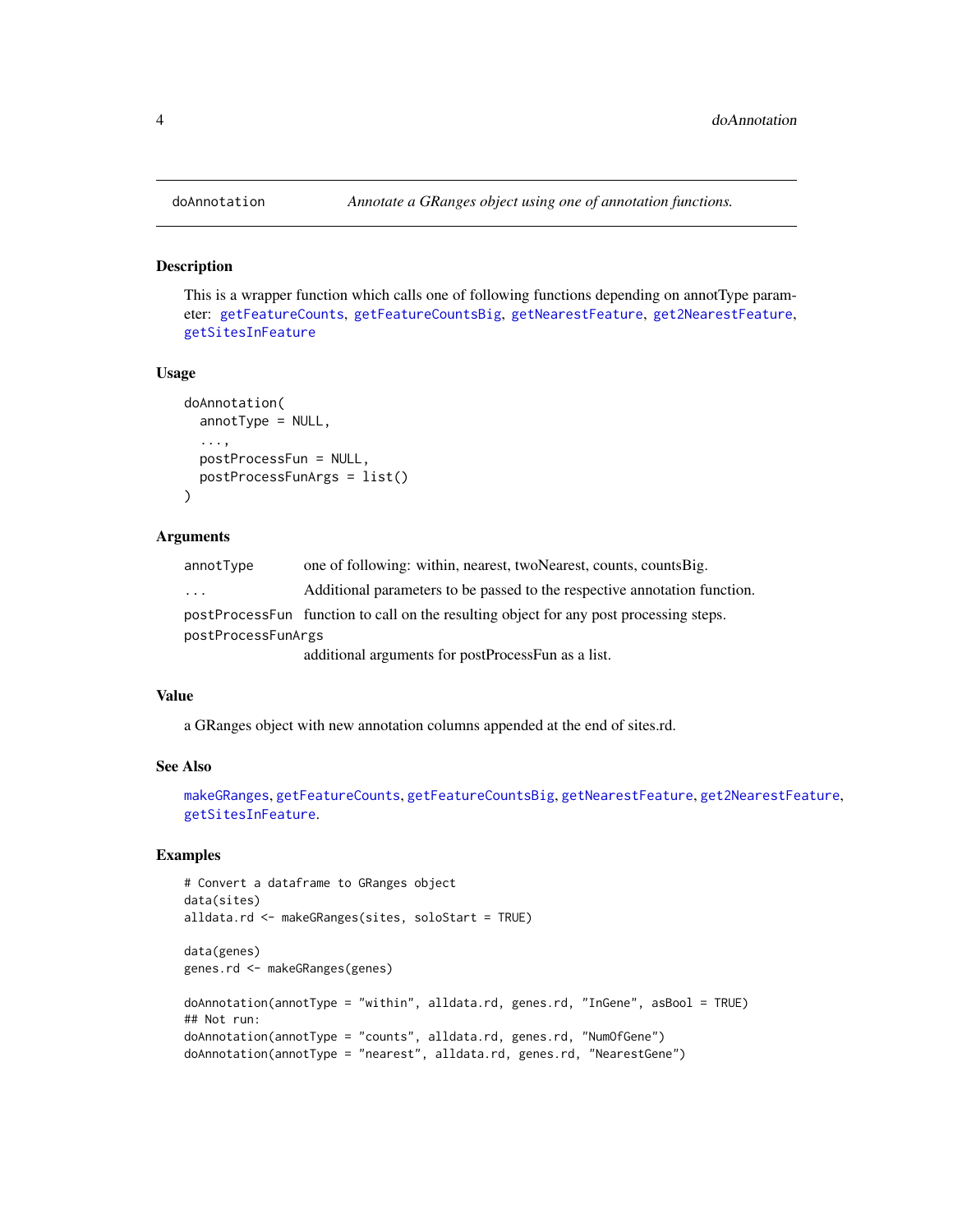<span id="page-4-0"></span>genes 5

```
doAnnotation(annotType = "countsBig", alldata.rd, genes.rd, "ChipSeqCounts")
geneCheck <- function(x,wanted) { x$isWantedGene <- x$InGene %in% wanted;
return(x) }
doAnnotation(annotType = "within", alldata.rd, genes.rd, "InGene",
postProcessFun = geneCheck,
postProcessFunArgs = list("wanted" = c("FOXJ3", "SEPT9", "RPTOR")) )
## End(Not run)
```
genes *Sample RefSeq genes annotation*

#### Description

A sample annotation containing collection of genes from RefSeq database in the human genome mapped to UCSC freeze hg18. See UCSC table description page for the details regarding the column headings.

#### Format

A data frame with 33965 rows and 9 variables

# Source

[http://genome.ucsc.edu/cgi-bin/hgTables?db=hg18&hgta\\_table=refGene&hgta\\_doSchema](http://genome.ucsc.edu/cgi-bin/hgTables?db=hg18&hgta_table=refGene&hgta_doSchema=describe+table+schema)= [describe+table+schema](http://genome.ucsc.edu/cgi-bin/hgTables?db=hg18&hgta_table=refGene&hgta_doSchema=describe+table+schema)

<span id="page-4-1"></span>

| get2NearestFeature | Get two nearest upstream and downstream annotation boundary for a |
|--------------------|-------------------------------------------------------------------|
|                    | <i>position range.</i>                                            |

# Description

Given a query object, the function retrieves the two nearest feature upstream and downstream along with their properties from a subject and then appends them as new columns within the query object. When used in genomic context, the function can be used to retrieve two nearest gene upstream and downstream of the genomic position of interest.

#### Usage

```
get2NearestFeature(
  sites.rd,
  features.rd,
  colnam = NULL,
  side = "either",
 feature.colnam = NULL,
  relativeTo = "subject"
)
```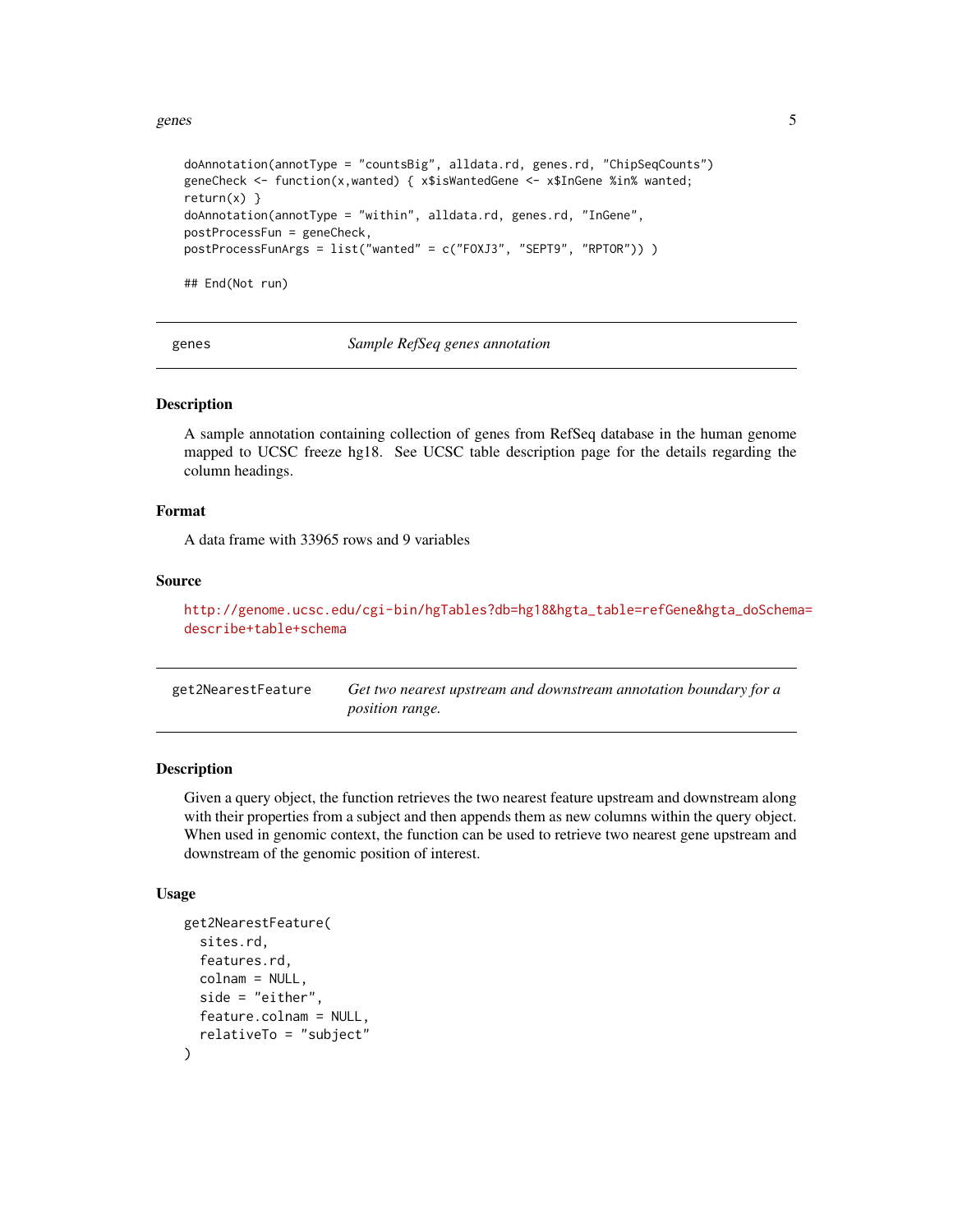#### <span id="page-5-0"></span>Arguments

| sites.rd    | GRanges object to be used as the query.                                                                                                                                                                             |
|-------------|---------------------------------------------------------------------------------------------------------------------------------------------------------------------------------------------------------------------|
| features.rd | GRanges object to be used as the subject or the annotation table.                                                                                                                                                   |
| colnam      | column name to be added to sites.rd for the newly calculated annotationserves<br>a core!                                                                                                                            |
| side        | boundary of annotation to use to calculate the nearest distance. Options are<br>$'5p'$ , $'3p'$ , 'either' (default), or 'midpoint'.                                                                                |
|             | feature.colnam column name from features.rd to be used for retrieving the nearest feature name.<br>By default this is NULL assuming that features rd has a column that includes the<br>word 'name' somewhere in it. |
| relativeTo  | calculate distance relative to query or subject. Default is 'subject'. See docu-<br>mentation of getNearestFeature for more information.                                                                            |

## Value

a GRanges object with new annotation columns appended at the end of sites.rd.

#### Note

- When side='midpoint', the distance to nearest feature is calculated by (start+stop)/2.
- For cases where a position is at the edge and there are no feature up/down stream since it would fall off the chromosome, the function simply returns 'NA'.
- If there are multiple locations where a query falls into, the function arbitrarily chooses one to serve as the nearest feature, then reports  $2$  upstream  $\&$  downstream feature. That may occasionally yield features which are the same upstream and downstream, which is commonly encountered when studying spliced genes or phenomena related to it.
- If strand information doesn't exist, then everything is defaults to '+' orientation  $(5' > 3')$
- If parallel=TRUE, then be sure to have a parallel backend registered before running the function. One can use any of the following libraries compatible with [foreach](#page-0-0): doMC, doSMP, doSNOW, doMPI, doParallel. For example: library(doMC); registerDoMC(2)

#### See Also

[getNearestFeature](#page-10-1), [makeGRanges](#page-18-1), [getFeatureCounts](#page-6-1), [getSitesInFeature](#page-13-1).

```
# Convert a dataframe to GRanges object
data(sites)
alldata.rd <- makeGRanges(sites, soloStart = TRUE)
data(genes)
genes.rd <- makeGRanges(genes)
nearestGenes <- get2NearestFeature(alldata.rd, genes.rd, "NearestGene")
nearestGenes
## Not run:
```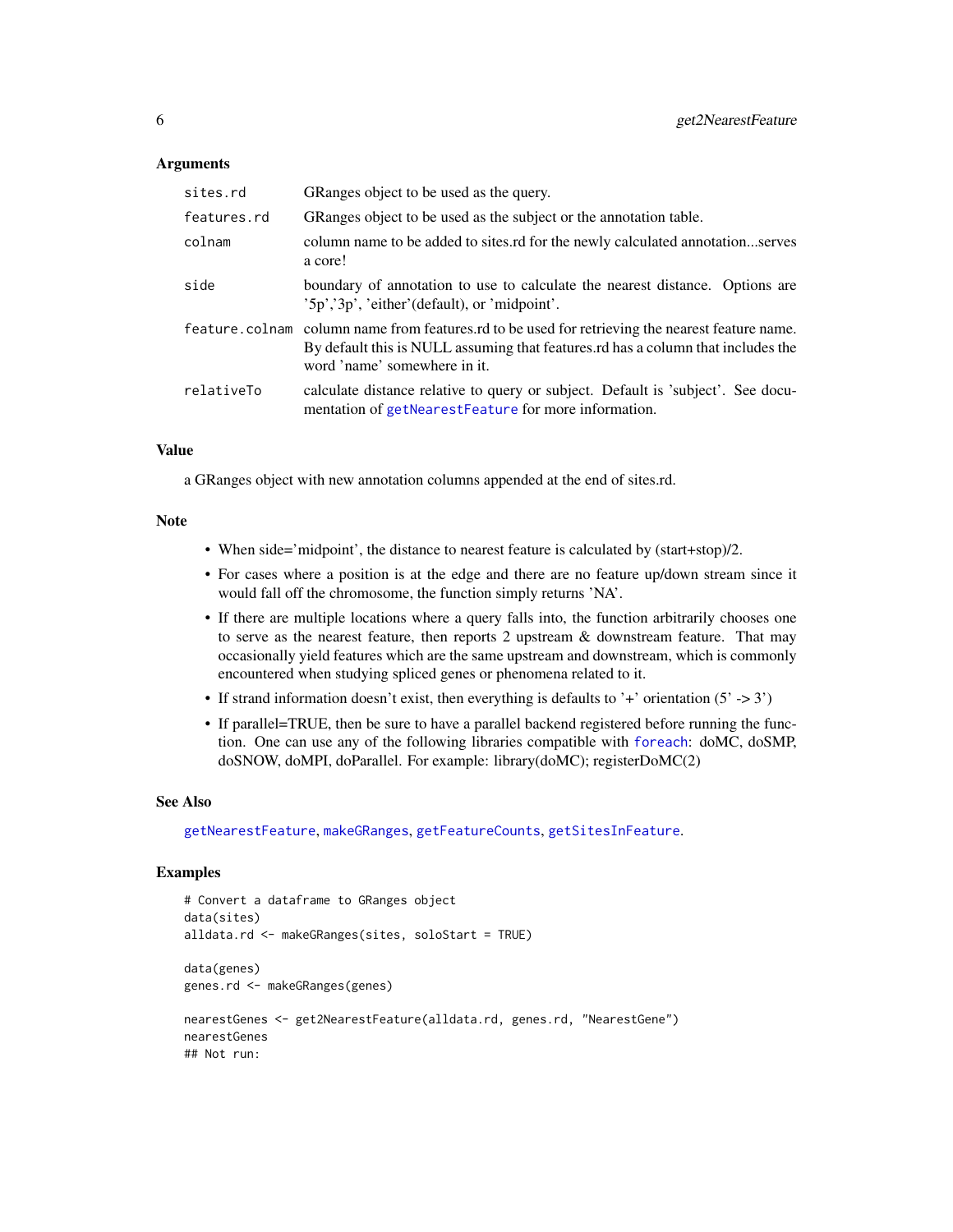# <span id="page-6-0"></span>getFeatureCounts 7

```
nearestGenes <- get2NearestFeature(alldata.rd, genes.rd, "NearestGene",
side = "5p")
nearestGenes
nearestGenes <- get2NearestFeature(alldata.rd, genes.rd, "NearestGene",
side = "3p")nearestGenes
## End(Not run)
```
<span id="page-6-1"></span>getFeatureCounts *Get counts of annotation within a defined window around each query range or positions.*

# Description

Given a query object and window size(s), the function finds all the rows in subject which are  $\leq$ window size/2 distance away. If weights are assigned to each positions in the subject, then tallied counts are multiplied accordingly. For large annotations, use [getFeatureCountsBig](#page-8-1).

#### Usage

```
getFeatureCounts(
  sites.rd,
  features.rd,
  colnam = NULL,
  chromSizes = NULL,
  widths = c(1000, 10000, 1e+06),
  weightsColname = NULL,
  doInChunks = FALSE,
  chunkSize = 10000,parallel = FALSE
)
```
# Arguments

| sites.rd    | GRanges object to be used as the query.                                                                                                                               |
|-------------|-----------------------------------------------------------------------------------------------------------------------------------------------------------------------|
| features.rd | GRanges object to be used as the subject or the annotation table.                                                                                                     |
| colnam      | column name to be added to sites.rd for the newly calculated annotationserves<br>as a prefix to windows sizes!                                                        |
| chromSizes  | named vector of chromosome/sequaries sizes to be used for testing if a posi-<br>tion is off the mappable region. DEPRECATED and will be removed in future<br>release. |
| widths      | a named/numeric vector of window sizes to be used for casting a net around<br>each position. Default: c(1000, 10000, 1000000).                                        |
|             | weightsColname if defined, weigh each row from features.rd when tallying up the counts.                                                                               |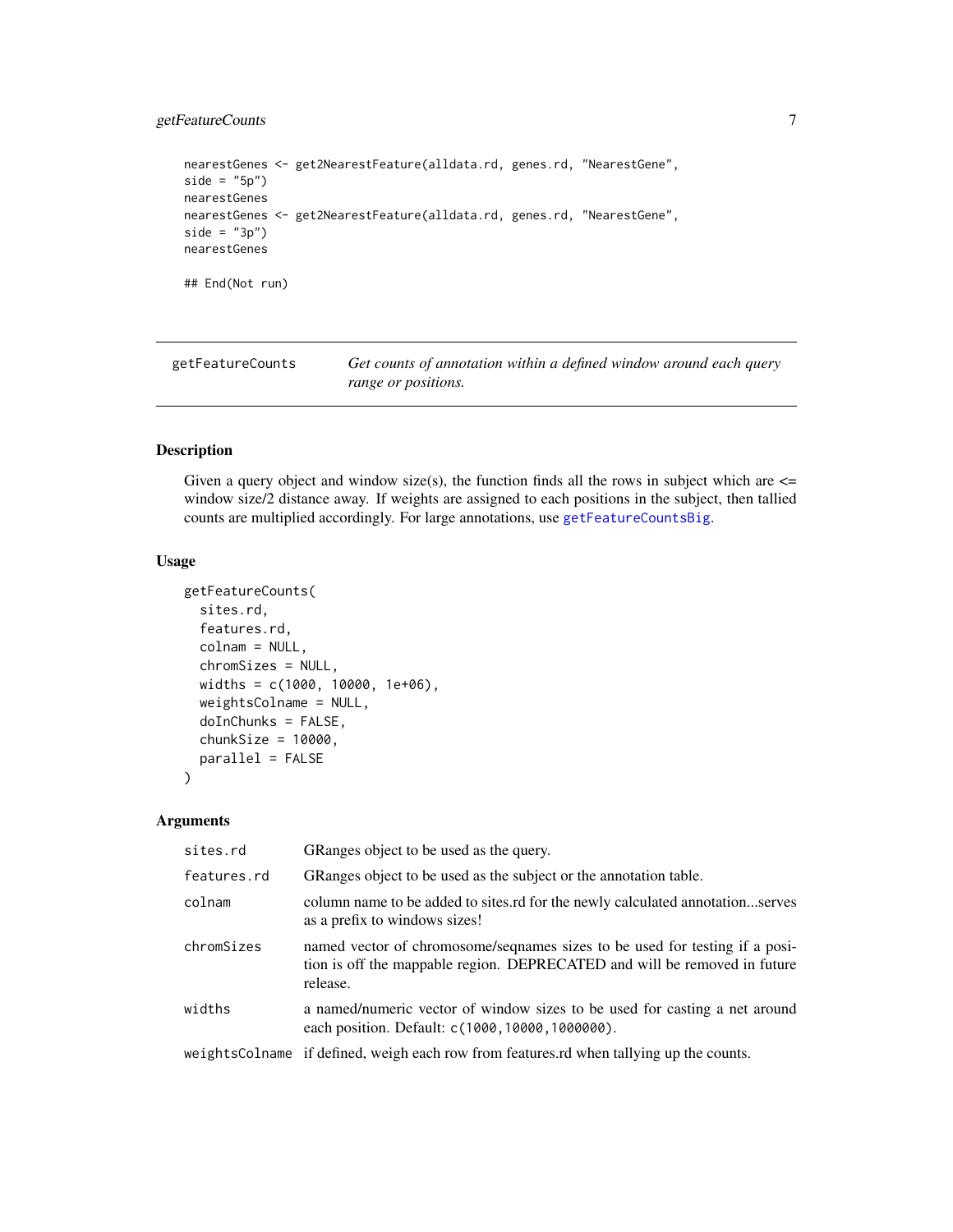<span id="page-7-0"></span>

| doInChunks | break up sites rd into small pieces of chunk Size to perform the calculations. De-<br>fault is FALSE. Useful if you are expecting to find great deal of overlap between<br>sites.rd and features.rd. |
|------------|------------------------------------------------------------------------------------------------------------------------------------------------------------------------------------------------------|
| chunkSize  | number of rows to use per chunk of sites.rd. Default to 10000. Only used if<br>doInChunks=TRUE.                                                                                                      |
| parallel   | use parallel backend to perform calculation with foreach. Defaults to FALSE.<br>If no parallel backend is registered, then a serial version of foreach is ran using<br>registerDoSEQ.                |

# Value

a GRanges object with new annotation columns appended at the end of sites.rd. There will be a column for each width defined in widths parameter. If widths was a named vector i.e. c("100bp"=100,"1K"=1000), then the colname parameter will be pasted together with width name else default name will be generated by the function.

# Note

• If parallel=TRUE, then be sure to have a parallel backend registered before running the function. One can use any of the following libraries compatible with [foreach](#page-0-0): doMC, doSMP, doSNOW, doMPI. For example: library(doMC); registerDoMC(2)

#### See Also

[makeGRanges](#page-18-1), [getNearestFeature](#page-10-1), [getSitesInFeature](#page-13-1), [getFeatureCountsBig](#page-8-1).

# Examples

```
# Convert a dataframe to GRanges object
data(sites)
alldata.rd <- makeGRanges(sites, soloStart = TRUE)
data(genes)
genes.rd <- makeGRanges(genes)
geneCounts <- getFeatureCounts(alldata.rd, genes.rd, "NumOfGene")
## Not run:
geneCounts <- getFeatureCounts(alldata.rd, genes.rd, "NumOfGene",
doInChunks = TRUE, chunkSize = 200)
geneCounts
## Parallel version of getFeatureCounts
# geneCounts <- getFeatureCounts(alldata.rd, genes.rd, "NumOfGene",
parallel = TRUE)
# geneCounts
```
## End(Not run)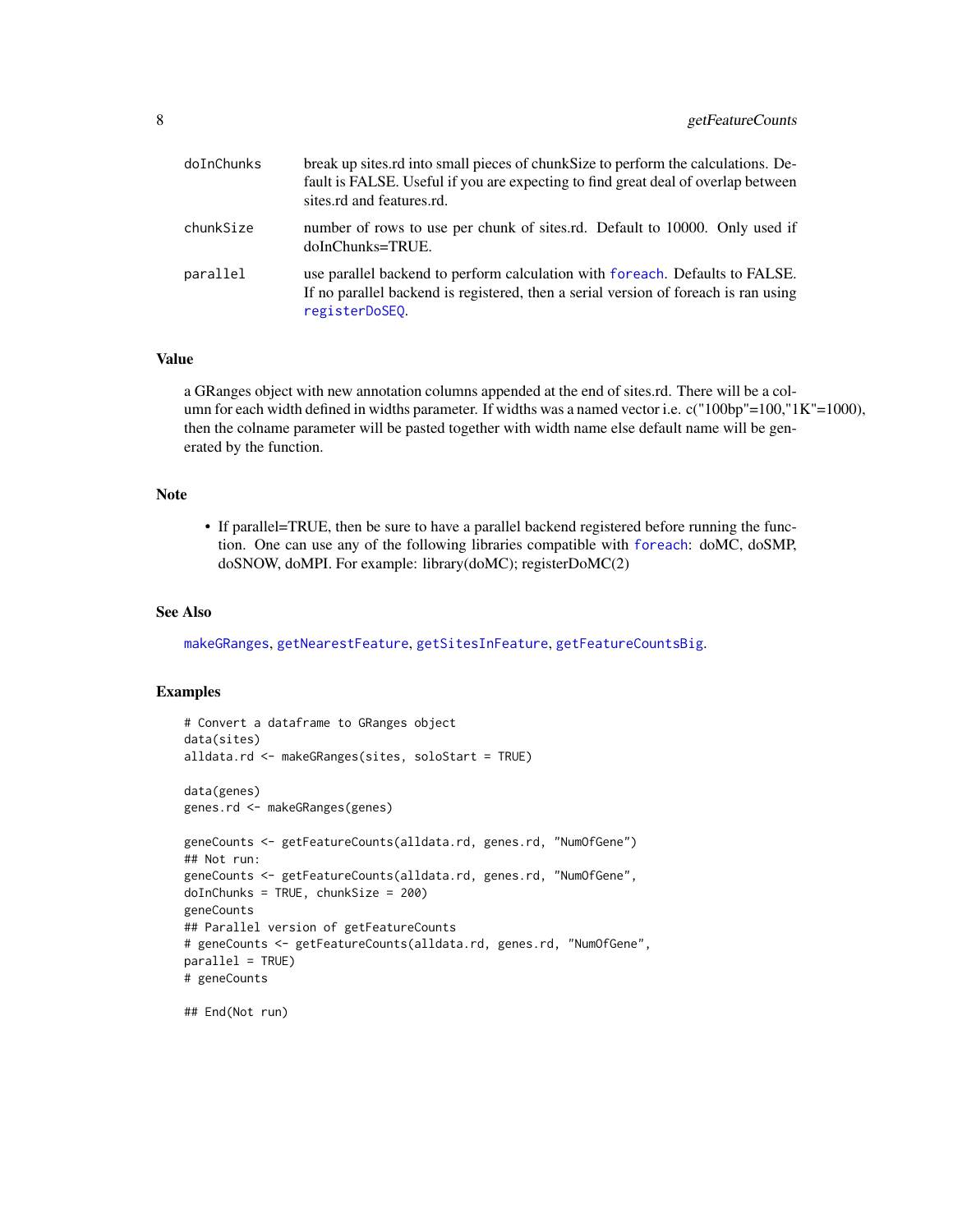<span id="page-8-1"></span><span id="page-8-0"></span>getFeatureCountsBig *Get counts of annotation within a defined window around each query range/position for large annotation objects spanning greater than 1 billion rows.*

# Description

Given a query object and window size(s), the function finds all the rows in subject which are  $\leq$  window size/2 distance away. Note that here counting is done using midpoint of the ranges in query instead of start-stop boundaries. The counts will differ slightly when compared to [getFeatureCounts](#page-6-1).

# Usage

```
getFeatureCountsBig(
  sites.rd,
  features.rd,
  colnam = NULL,
  widths = c(1000, 10000, 1e+06)
)
```
#### Arguments

| sites.rd    | GRanges object to be used as the query.                                                                                       |
|-------------|-------------------------------------------------------------------------------------------------------------------------------|
| features.rd | GRanges object to be used as the subject or the annotation table.                                                             |
| colnam      | column name to be added to sites.rd for the newly calculated annotationserves<br>as a prefix to windows sizes!                |
| widths      | a named/numeric vector of window sizes to be used for casting a net around<br>each position. Default: c(1000, 10000, 1000000) |

#### Value

a GRanges object with new annotation columns appended at the end of sites.rd. There will be a column for each width defined in widths parameter. If widths was a named vector i.e. c("100bp"=100,"1K"=1000), then the colname parameter will be pasted together with width name else default name will be generated by the function.

#### See Also

[makeGRanges](#page-18-1), [getNearestFeature](#page-10-1), [getSitesInFeature](#page-13-1), [getFeatureCounts](#page-6-1).

# Examples

```
# Convert a dataframe to GRanges object
data(sites)
alldata.rd <- makeGRanges(sites, soloStart = TRUE)
```
data(genes)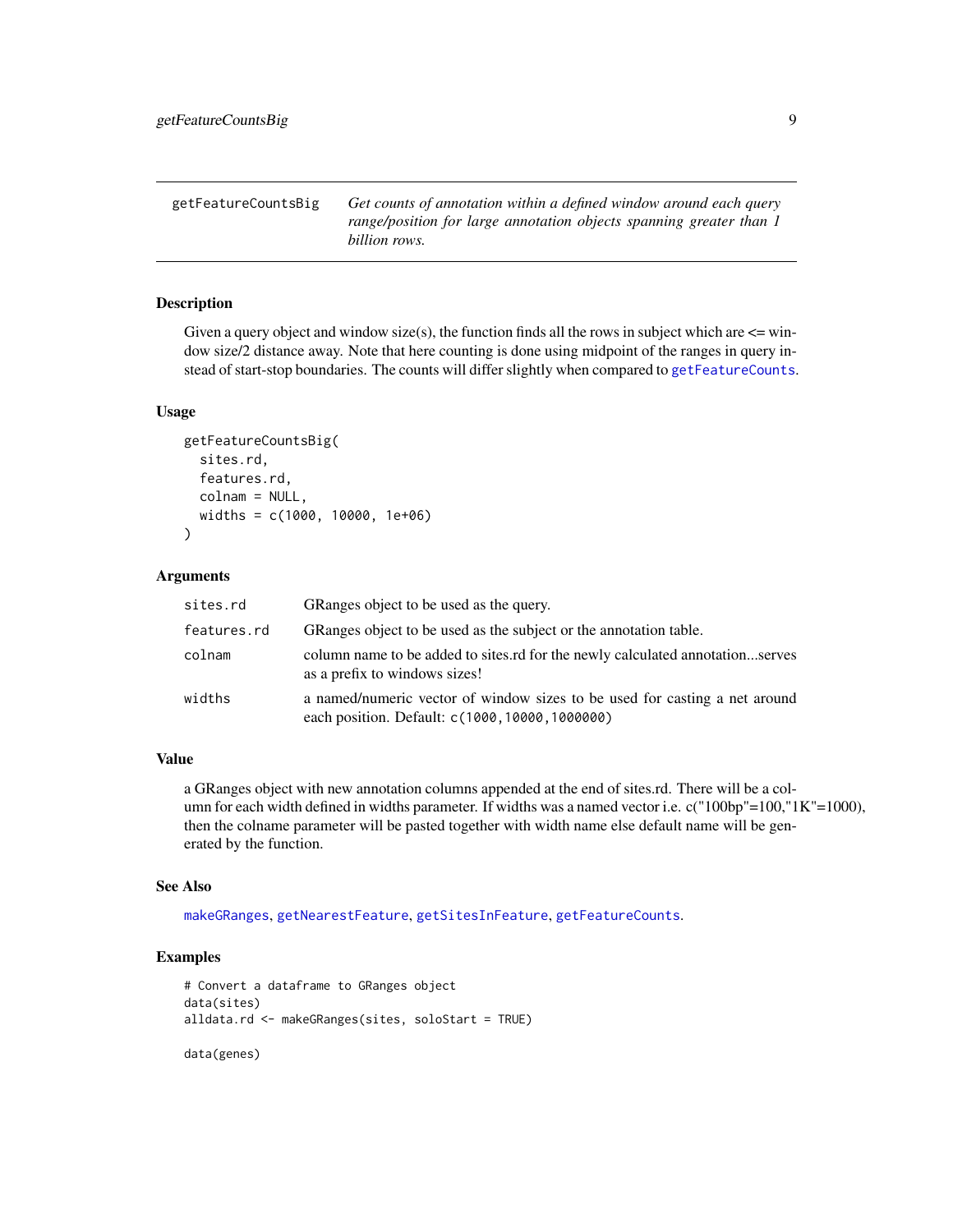```
genes.rd <- makeGRanges(genes)
geneCounts1 <- getFeatureCounts(alldata.rd, genes.rd, "NumOfGene")
## Not run:
geneCounts2 <- getFeatureCountsBig(alldata.rd, genes.rd, "NumOfGene")
identical(geneCounts1, geneCounts2)
## End(Not run)
```
getLowestDists *Get the lowest biological distance from the 5' or 3' boundaries of query and subject.*

# Description

Given a query and subject with indicies from [nearest](#page-0-0), calculate the shortest biological distance to either boundaries of the query and subject. This is a helper function utilized in [getNearestFeature](#page-10-1), [get2NearestFeature](#page-4-1)

# Usage

```
getLowestDists(
  query = NULL,
  subject = NULL,res.nrst = NULL,
  side = "either",
  relativeTo = "subject"
)
```
# Arguments

| query      | GRanges object to be used as the query which holds data for 'queryHits' at-<br>tribute of res.nrst.                                      |
|------------|------------------------------------------------------------------------------------------------------------------------------------------|
| subject    | GRanges object to be used as the subject which holds data for 'subjectHits'<br>attribute of res.nrst.                                    |
| res.nrst   | a data frame of nearest indices as returned by nearest.                                                                                  |
| side       | boundary of subject/annotation to use to calculate the nearest distance. Options<br>are '5p','3p', or the default 'either'.              |
| relativeTo | calculate distance relative to query or subject. Default is 'subject'. See docu-<br>mentation of getNearestFeature for more information. |

#### Value

res.nrst with lowest distances appended at the end.

<span id="page-9-0"></span>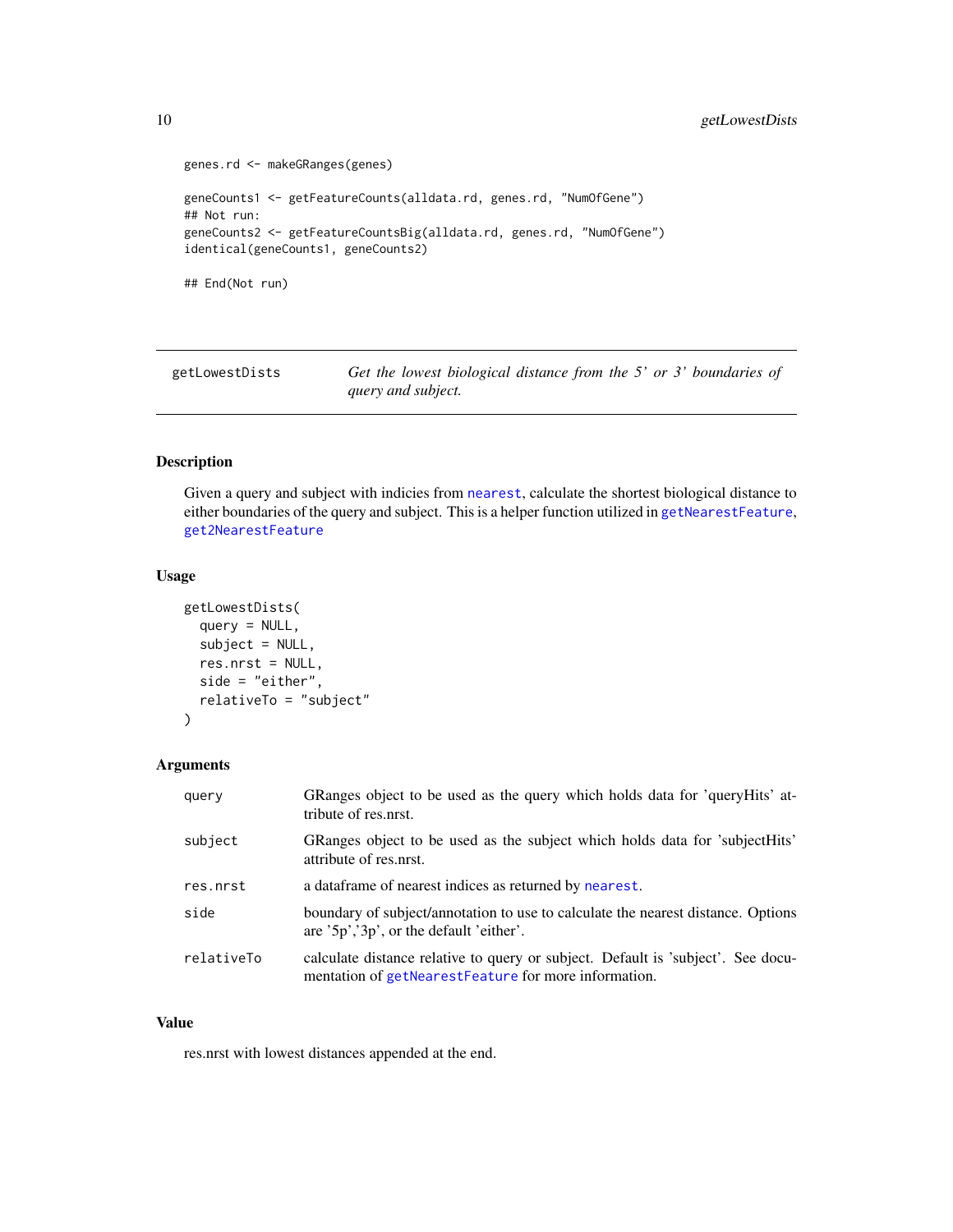# <span id="page-10-0"></span>getNearestFeature 11

# Note

for cases where a query has multiple nearest neighbors or overlaps with >1 subjects, the function will choose the subject with the lowest absolute distance.

# See Also

[getNearestFeature](#page-10-1), [get2NearestFeature](#page-4-1).

#### Examples

```
query <- GRanges("A", IRanges(c(1, 5, 12, 20), width = 1),
strand = c("^{-n}, "^{+n}, "^{-n}, "^{+n})subject \leq GRanges("A", IRanges(c(1, 5, 10, 15, 21), width = 8:4),
strand = c("+", "+", "-", "-", "-")res <- as.data.frame(nearest(query, subject, select = "all",
ignore.strand = TRUE))
res <- getLowestDists(query, subject, res, "either", "query")
```
<span id="page-10-1"></span>getNearestFeature *Get nearest annotation boundary for a position range.*

#### Description

Given a query object, the function retrieves the nearest feature and its properties from a subject and then appends them as new columns within the query object. When used in genomic context, the function can be used to retrieve the nearest gene 5' or 3' end relative to genomic position of interest.

# Usage

```
getNearestFeature(
  sites.rd,
  features.rd,
  colnam = NULL,
  side = "either",
  feature.colnam = NULL,
 dists.only = FALSE,
 parallel = FALSE,
  relativeTo = "subject"
)
```
#### Arguments

| sites.rd    | GRanges object to be used as the query.                                                  |
|-------------|------------------------------------------------------------------------------------------|
| features.rd | GRanges object to be used as the subject or the annotation table.                        |
| colnam      | column name to be added to sites.rd for the newly calculated annotationserves<br>a core! |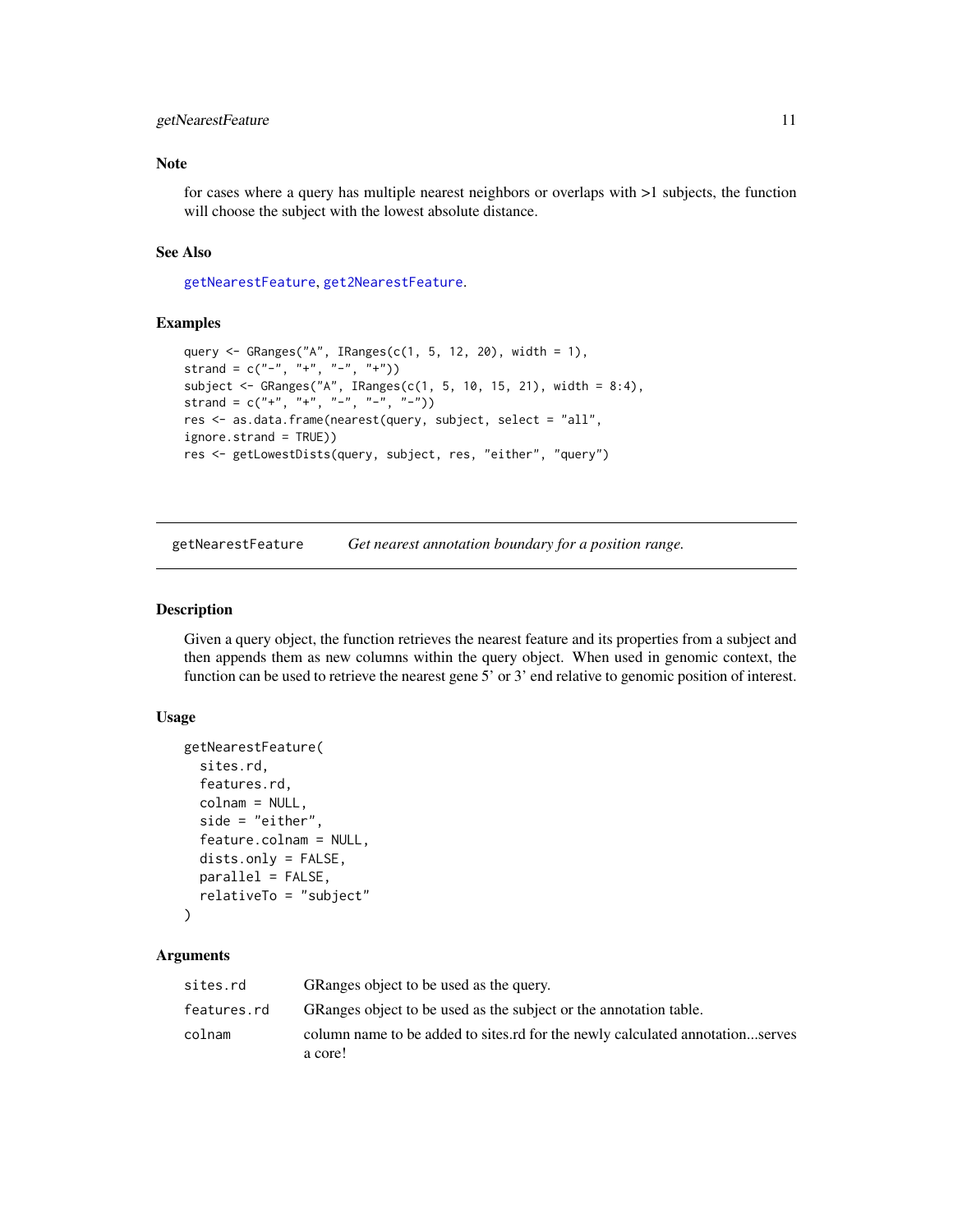<span id="page-11-0"></span>

| side       | boundary of annotation to use to calculate the nearest distance. Options are<br>$'5p'$ , $'3p'$ , 'either' (default), or 'midpoint'.                                                                                |
|------------|---------------------------------------------------------------------------------------------------------------------------------------------------------------------------------------------------------------------|
|            | feature colnam column name from features of to be used for retrieving the nearest feature name.<br>By default this is NULL assuming that features.rd has a column that includes the<br>word 'name' somewhere in it. |
| dists.only | flag to return distances only. If this is TRUE, then 'feature.colnam' is not re-<br>quired and only distance to the nearest feature will be returned. By default this<br>is FALSE.                                  |
| parallel   | use parallel backend to perform calculation with foreach. Defaults to FALSE.<br>If no parallel backend is registered, then a serial version of foreach is ran using<br>registerDoSEO.                               |
| relativeTo | calculate distance relative to query or subject. Default is 'subject'. This essen-<br>tially means whether to use query or subject as the anchor point to get distance<br>from!                                     |

# Value

a GRanges object with new annotation columns appended at the end of sites.rd.

#### Note

- When side='midpoint', the distance to nearest feature is calculated by (start+stop)/2.
- If strand information doesn't exist, then everything is defaulted to '+' orientation  $(5' > 3')$
- If parallel=TRUE, then be sure to have a parallel backend registered before running the function. One can use any of the following libraries compatible with [foreach](#page-0-0): doMC, doSMP, doSNOW, doMPI, doParallel. For example: library(doMC); registerDoMC(2)
- When relativeTo="subject", the biological distance is relative to subject, meaning, the function reports the distance to query from subject (i.e. an integration site is upstream or downstream from a gene). When relativeTo="query", the distance is from the point of view of query or an integration site (i.e. gene is upstream or downstream from an integration site).

# See Also

[makeGRanges](#page-18-1), [getFeatureCounts](#page-6-1), [getSitesInFeature](#page-13-1), [get2NearestFeature](#page-4-1).

```
# Convert a dataframe to GRanges object
data(sites)
alldata.rd <- makeGRanges(sites, soloStart = TRUE)
data(genes)
genes.rd <- makeGRanges(genes)
nearestGenes <- getNearestFeature(alldata.rd, genes.rd, "NearestGene")
nearestGenes
nearestGenes <- getNearestFeature(alldata.rd, genes.rd, "NearestGene",
side = "5p")
```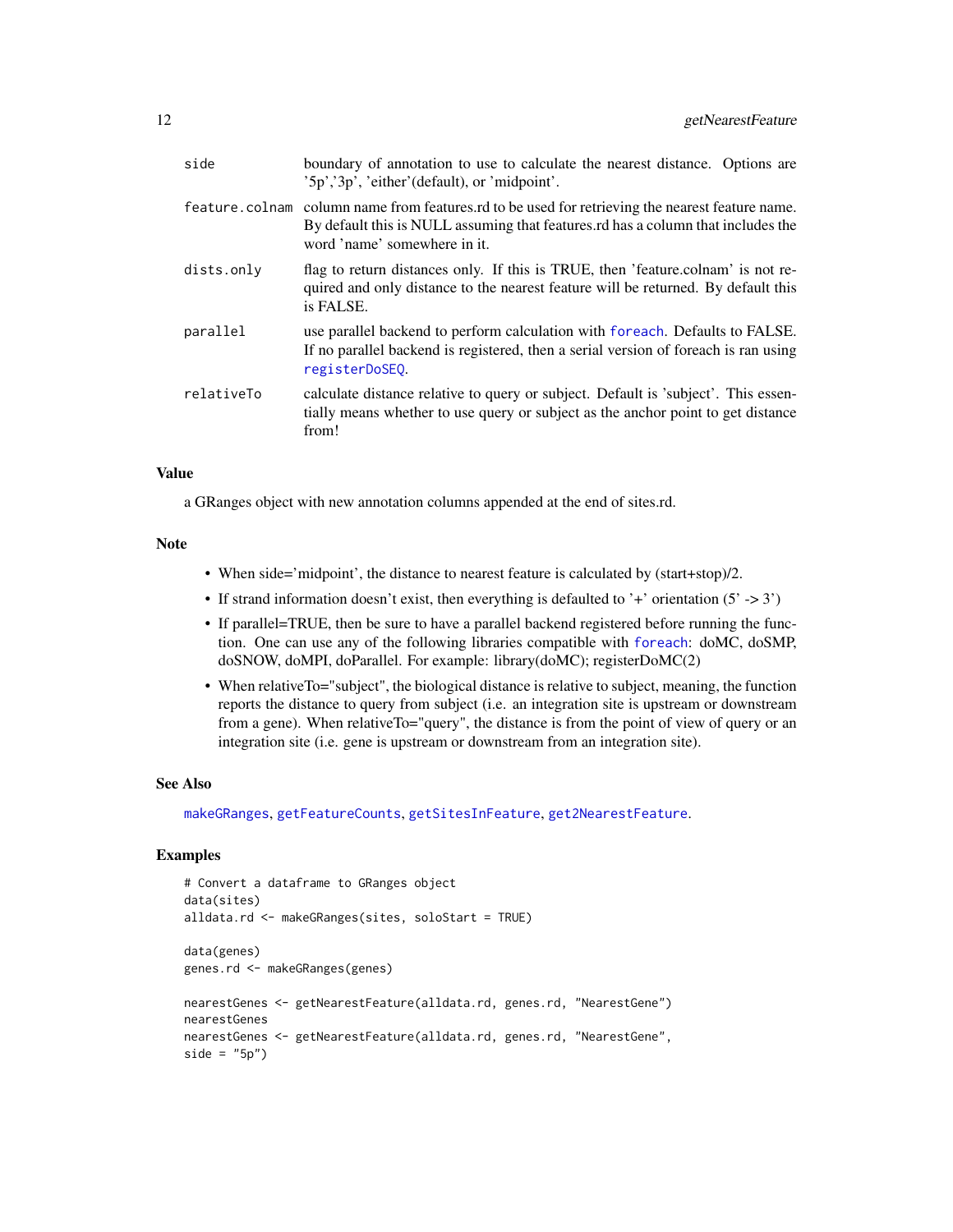# <span id="page-12-0"></span>getRelevantCol 13

```
nearestGenes
## Not run:
nearestGenes <- getNearestFeature(alldata.rd, genes.rd, "NearestGene",
side = "3p")nearestGenes
nearestGenes <- getNearestFeature(alldata.rd, genes.rd, "NearestGene",
side = "midpoint")
## Parallel version of getNearestFeature
nearestGenes <- getNearestFeature(alldata.rd, genes.rd, "NearestGene",
parallel = TRUE)
nearestGenes
```

```
## End(Not run)
```
getRelevantCol *Find the column index of interest given the potential choices.*

#### Description

The function finds relevant column(s) of interest from a vector of column names derived from a dataframe. If no usable column is found, the function spits out a relevant error or returns the index of the usable column(s). This is an assistant function called by functions listed in the see also section.

#### Usage

```
getRelevantCol(col.names, col.options, col.type = NULL, multiple.ok = FALSE)
```
#### Arguments

| col.names   | column names from a dataframe                                                                                         |
|-------------|-----------------------------------------------------------------------------------------------------------------------|
| col.options | potential column names or partial names that may exist in col. names                                                  |
| col.type    | type of column information the function is searching for, used in construction of<br>error messages. Default is NULL. |
| multiple.ok | if multiple matches are found then return indices, else spit an error out. Default<br>is TRUE.                        |

#### Value

the index of usable column(s) or an error if no applicable column is found.

# See Also

[makeGRanges](#page-18-1), [getNearestFeature](#page-10-1), [getSitesInFeature](#page-13-1).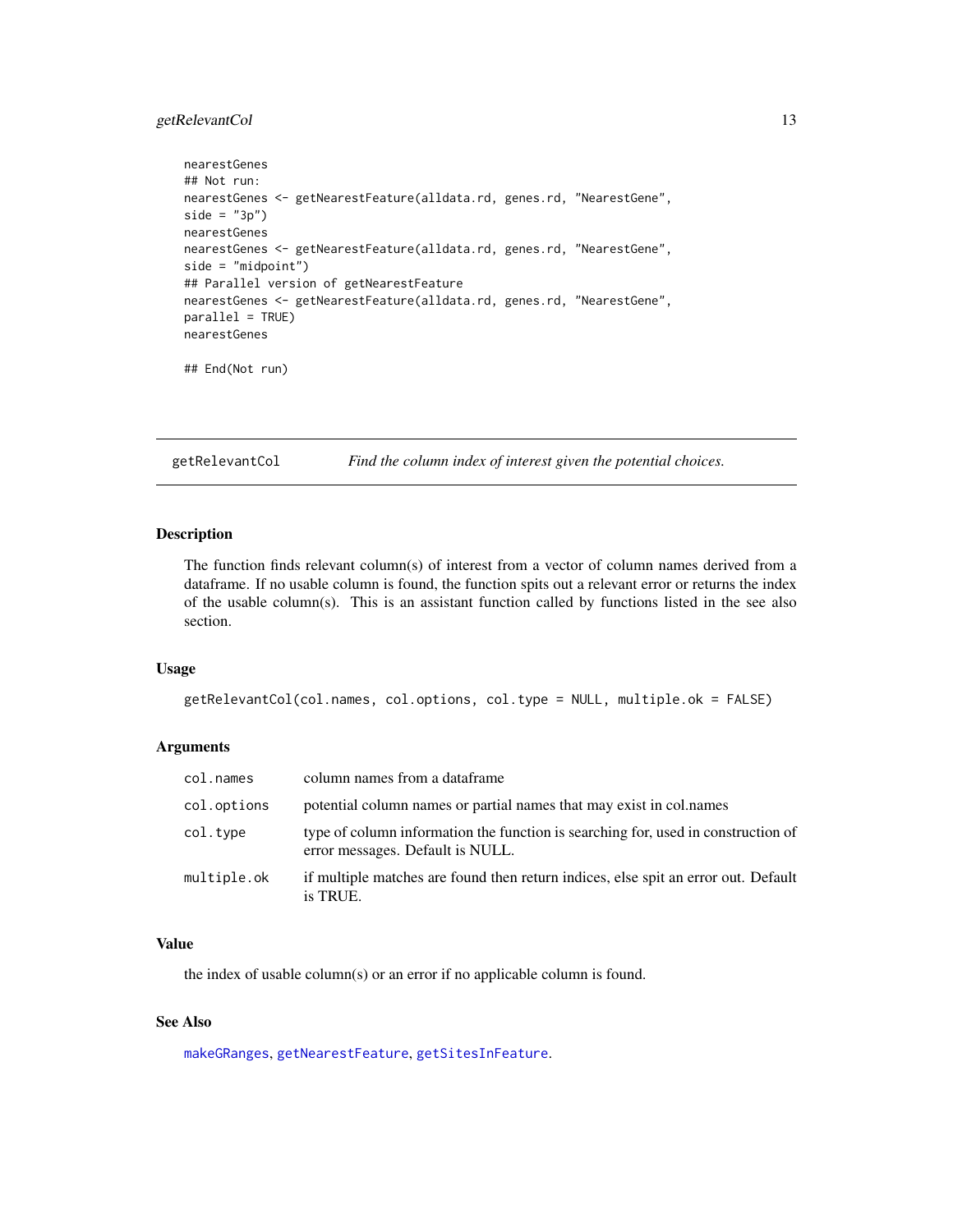# Examples

```
data(sites)
names(sites)
getRelevantCol(names(sites), c("chr", "chromosome", "tname", "seqnames",
"chrom","contig"),"seqnames")
getRelevantCol(names(sites), c("ort", "orientation", "strand"), "strand")
```
<span id="page-13-1"></span>getSitesInFeature *Find overlapping positions/ranges that match between the query and subject.*

# Description

When used in genomic context, the function annotates genomic positions of interest with information like if they were in a gene or cpg island or whatever annotation that was supplied in the subject.

#### Usage

```
getSitesInFeature(
  sites.rd,
  features.rd,
  colnam = NULL,
  asBool = FALSE,
  feature.colnam = NULL,
  parallel = FALSE,
  allSubjectCols = FALSE,
  overlapType = "any"
\mathcal{L}
```
# Arguments

| sites.rd    | GRanges object to be used as the query.                                                                                                                                                                                                                                   |  |  |  |
|-------------|---------------------------------------------------------------------------------------------------------------------------------------------------------------------------------------------------------------------------------------------------------------------------|--|--|--|
| features.rd | GRanges object to be used as the subject or the annotation table.                                                                                                                                                                                                         |  |  |  |
| colnam      | column name to be added to sites.rd for the newly calculated annotationserves<br>a core! If all Subject Cols=TRUE, then this is used as a prefix to all metadata<br>column.                                                                                               |  |  |  |
| asBool      | Flag indicating whether to return results as TRUE/FALSE or the property of an<br>overlapping featurenamely feature name and orientation if available. Defaults<br>to FALSE.                                                                                               |  |  |  |
|             | feature colnam column name from features rd to be used for retrieving the feature name. By<br>default this is NULL assuming that features.rd has a column that includes the<br>word 'name' somewhere in it. Not required if as Bool=TRUE or all Subject-<br>$Cols = TRUE$ |  |  |  |

<span id="page-13-0"></span>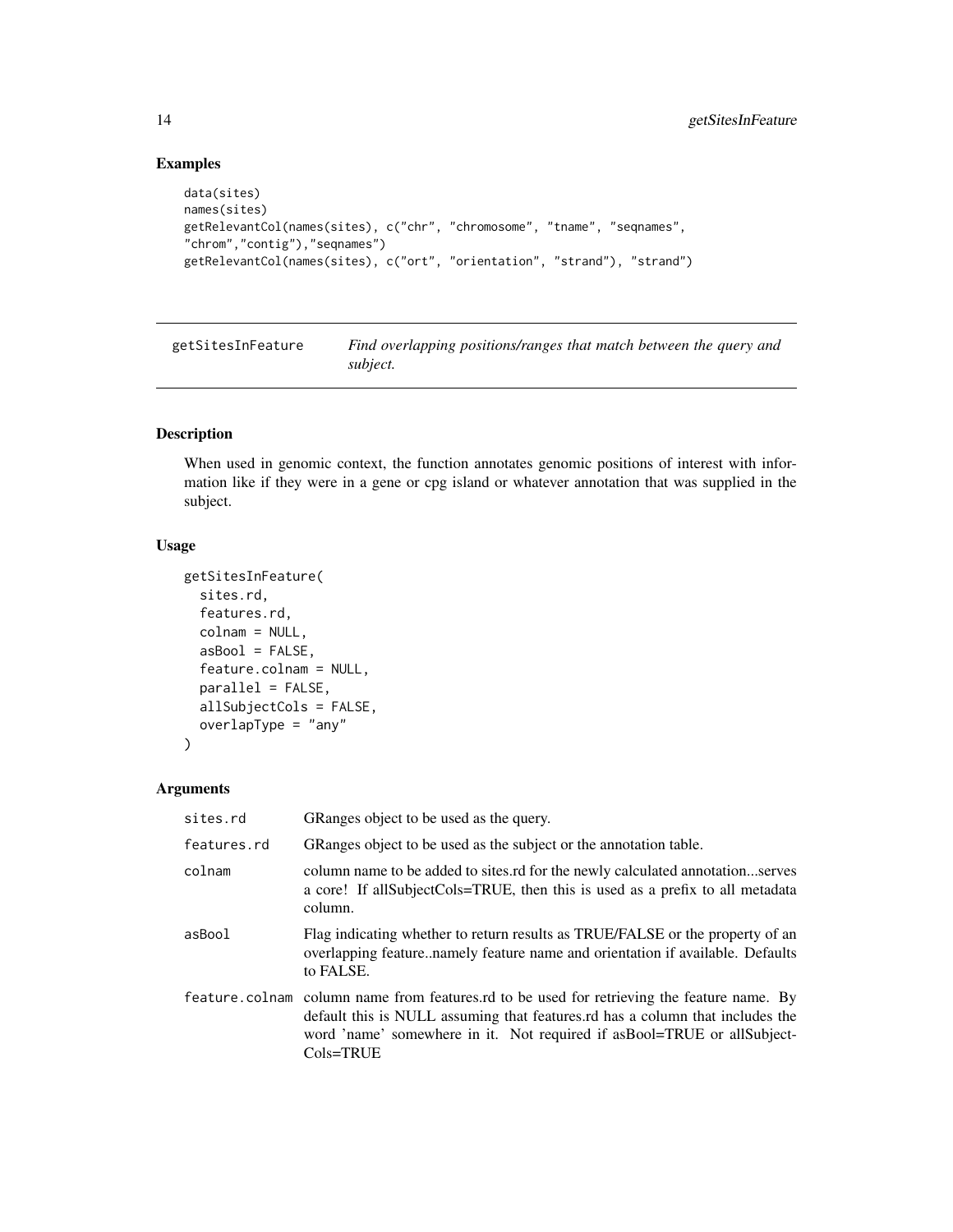# <span id="page-14-0"></span>getSitesInFeature 15

| parallel    | use parallel backend to perform calculation with foreach. Defaults to FALSE.<br>Not applicable when as Bool=T. If no parallel backend is registered, then a serial<br>version of foreach is ran using register DoSEQ. |
|-------------|-----------------------------------------------------------------------------------------------------------------------------------------------------------------------------------------------------------------------|
|             | all Subject Cols Flag indicating whether to return all annotations or metadata columns from fea-<br>tures.rd. Defaults to FALSE.                                                                                      |
| overlapType | see find Overlaps. Defaults to 'any'                                                                                                                                                                                  |

#### Value

a GRanges object with new annotation columns appended at the end of sites.rd.

# Note

• If parallel=TRUE, then be sure to have a parallel backend registered before running the function. One can use any of the following libraries compatible with [foreach](#page-0-0): doMC, doSMP, doSNOW, doMPI. For example: library(doMC); registerDoMC(2)

# See Also

[makeGRanges](#page-18-1), [getFeatureCounts](#page-6-1), [getNearestFeature](#page-10-1).

```
# Convert a dataframe to GRanges object
data(sites)
alldata.rd <- makeGRanges(sites, soloStart = TRUE)
data(genes)
genes.rd <- makeGRanges(genes)
InGenes <- getSitesInFeature(alldata.rd, genes.rd, "InGene")
InGenes
## Not run:
InGenes <- getSitesInFeature(alldata.rd, genes.rd, "InGene", asBool = TRUE)
InGenes
## Parallel version of getSitesInFeature
InGenes <- getSitesInFeature(alldata.rd, genes.rd, "InGene", asBool = TRUE,
parallel = TRUE)
InGenes
InGenes <- getSitesInFeature(alldata.rd, genes.rd, "InGene",
allSubjectCols = TRUE, parallel = TRUE)
InGenes
## End(Not run)
```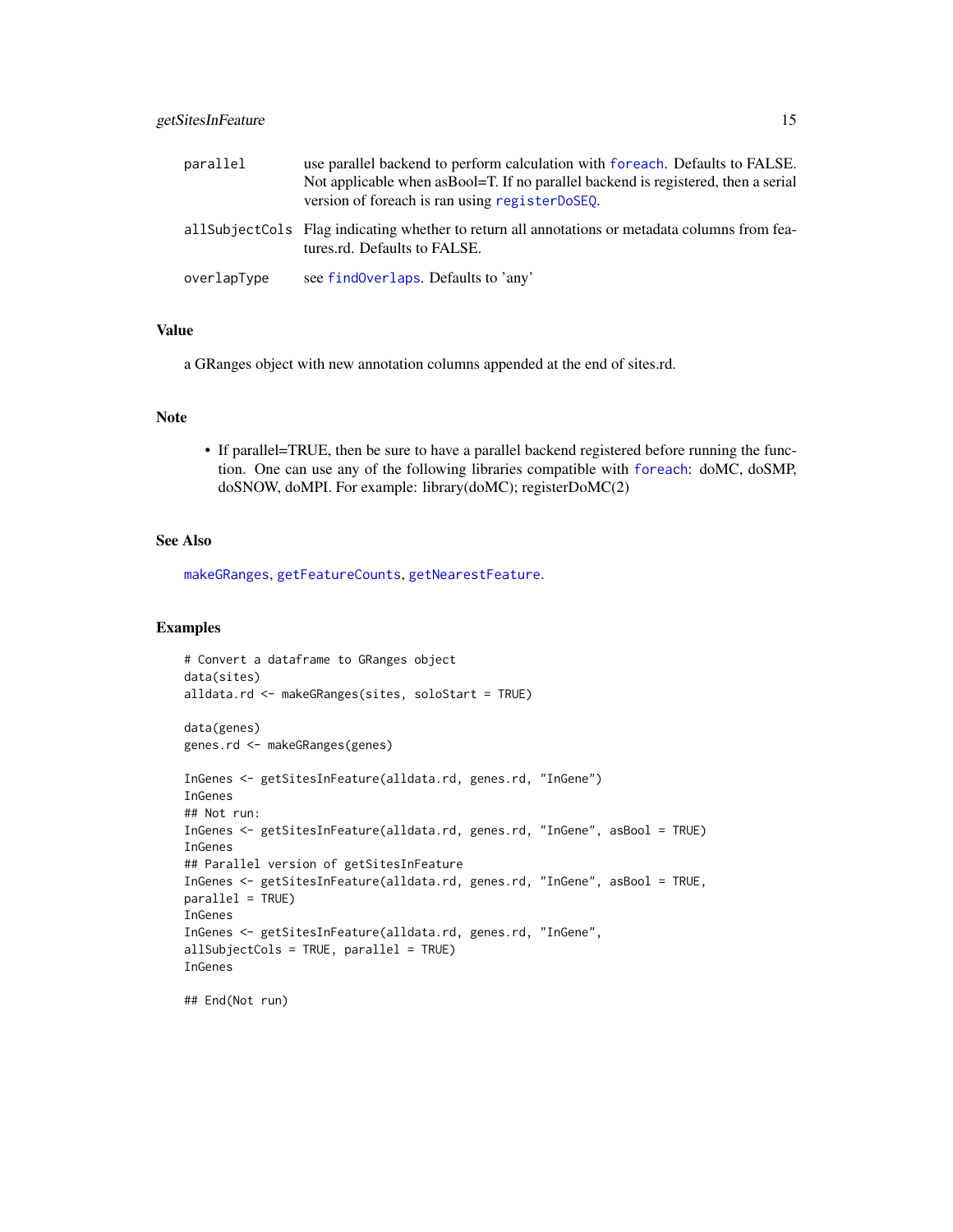<span id="page-15-1"></span><span id="page-15-0"></span>

Obtain a UCSC annotation table given the table & track name.

# Usage

```
getUCSCtable(tableName, trackName, bsession = NULL, freeze = "hg19", ...)
```
# Arguments

| tableName | Name of the annotation table as it appears on UCSC browser.                                                                                                                      |  |  |  |
|-----------|----------------------------------------------------------------------------------------------------------------------------------------------------------------------------------|--|--|--|
| trackName | Name of the track annotation table as it appears in on UCSC browser.                                                                                                             |  |  |  |
| bsession  | UCSC session object returned by makeUCSC session or browser Session. If<br>left NULL the function will call make UCSC session with the provided freeze to<br>initiate a session. |  |  |  |
| freeze    | one of following: hg19, mm8, rheM, etc. Default is hg19.                                                                                                                         |  |  |  |
| $\cdots$  | Arguments to be passed to ucscTableQuery.                                                                                                                                        |  |  |  |

# Value

a dataframe containing the annotation data.

# See Also

[makeUCSCsession](#page-19-1), [getNearestFeature](#page-10-1), [getSitesInFeature](#page-13-1).

# Examples

```
## Not run:
refflat <- getUCSCtable("refFlat", "RefSeq Genes")
## same as above ##
refflat <- getUCSCtable("refFlat", "RefSeq Genes",
bsession=session,freeze="hg19")
```
## End(Not run)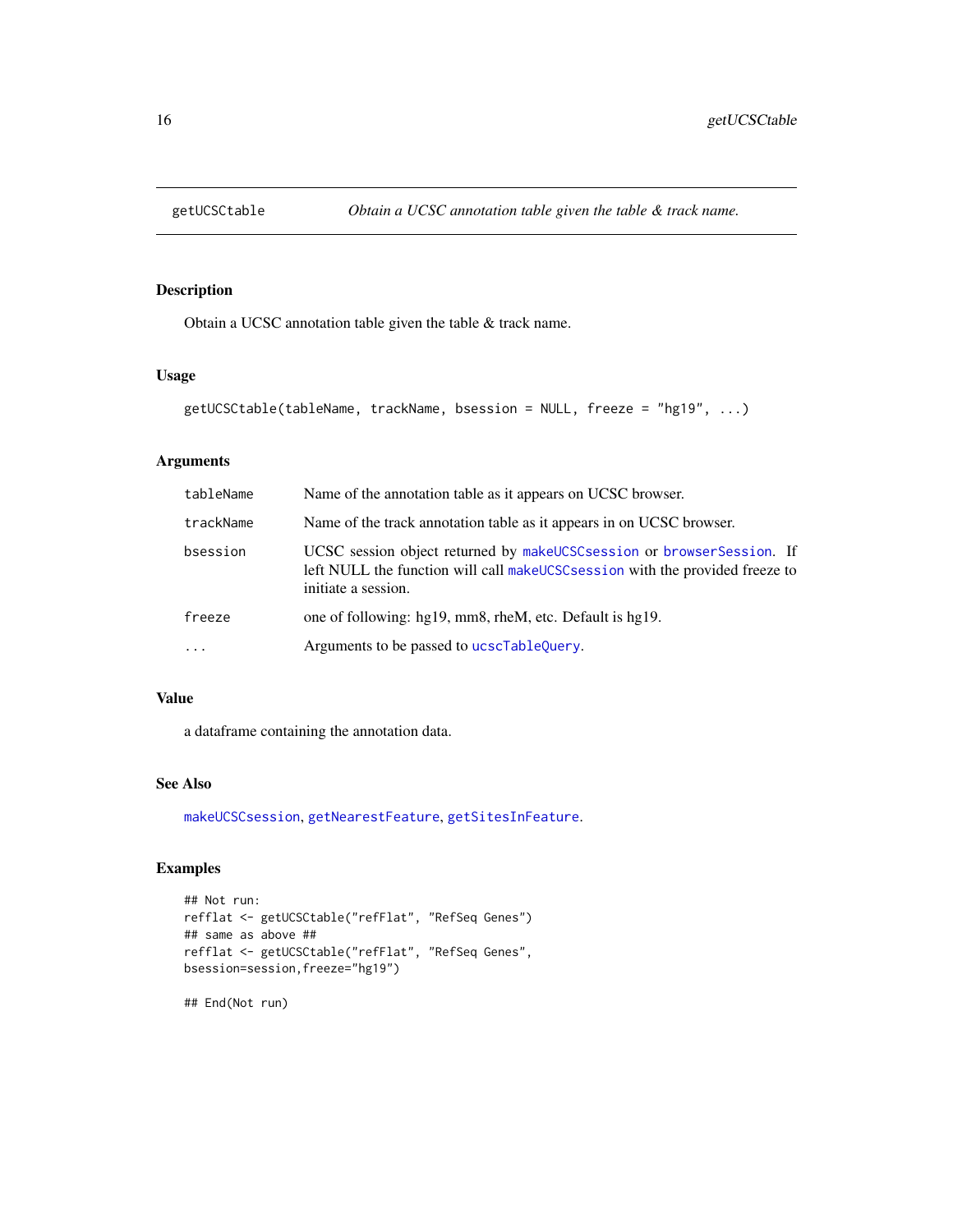<span id="page-16-0"></span>getWindowLabel *Generate a window size label.*

#### Description

Function to generate aesthetically pleasing window size label given an integer. This is one of the helper function used in [getFeatureCounts](#page-6-1) & [getFeatureCountsBig](#page-8-1).

# Usage

getWindowLabel(x)

#### Arguments

x vector of integers to generate the labels for.

# Value

a character vector of length(x) which has x normalized and suffixed by bp, Kb, Mb, or Gb depending on respective interval sizes.

#### See Also

[getFeatureCounts](#page-6-1), [makeGRanges](#page-18-1), [getNearestFeature](#page-10-1), [getSitesInFeature](#page-13-1).

#### Examples

getWindowLabel(c(0, 1e7, 1e3, 1e6, 2e9))

hiAnnotator *Annotating GRanges objects with hiAnnotator.*

# Description

hiAnnotator contains set of functions which allow users to annotate a GRanges object with custom set of annotations. The basic philosophy of this package is to take two GRanges objects (query  $\&$ subject) with common set of seqnames (i.e. chromosomes) and return associated annotation per seqnames and rows from the query matching seqnames and rows from the subject (i.e. genes or cpg islands). The package comes with three types of annotation functions which calculates if a position from query is: within a feature, near a feature, or count features in defined window sizes. Moreover, one can utilize parallel backend for each annotation function to utilize the foreach package. In addition, the package is equipped with wrapper functions, which finds appropriate columns needed to make a GRanges object from a common dataframe.

# Author(s)

Nirav V Malani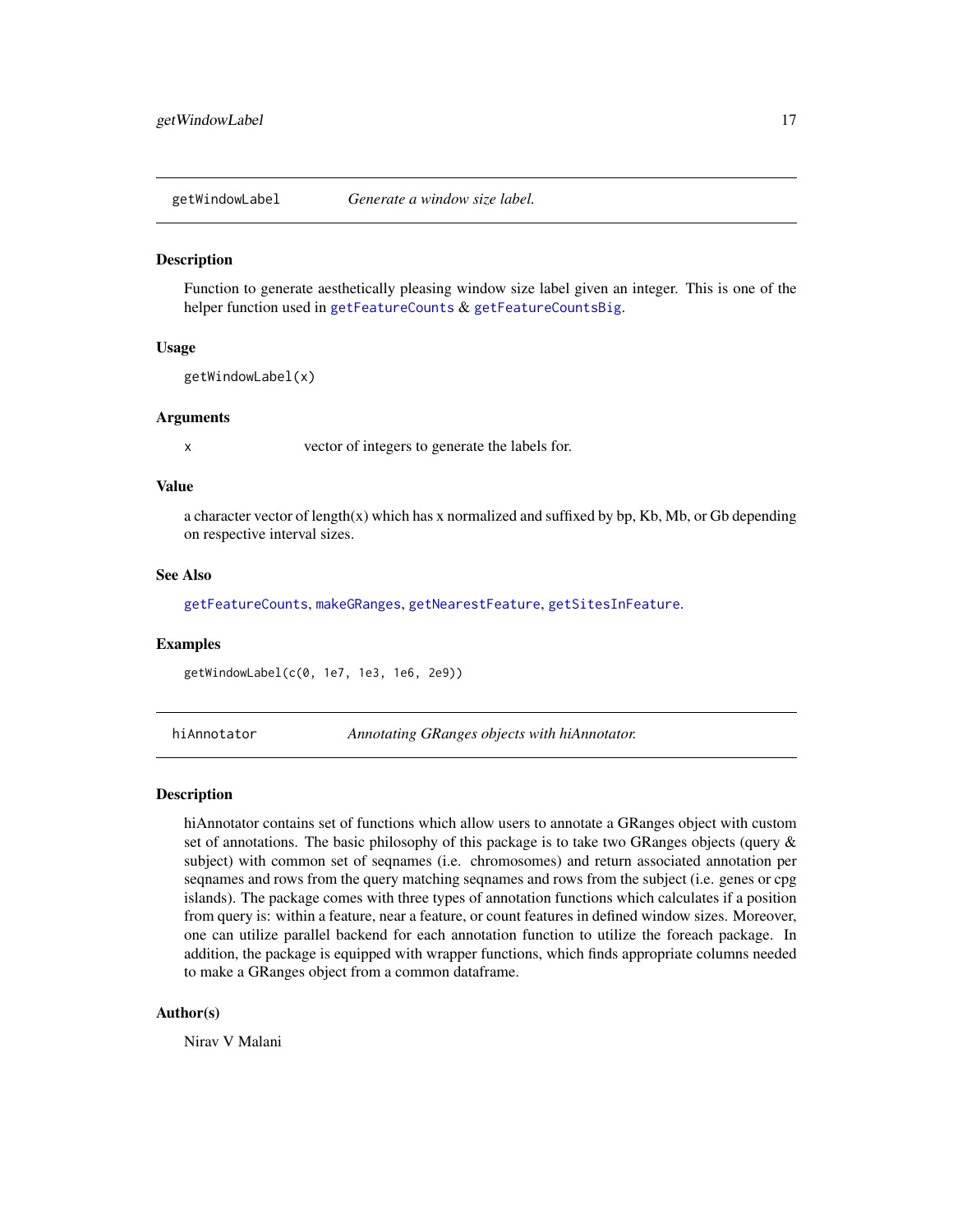<span id="page-17-0"></span>

Given a query and subject GRanges objects, the function breaks query into chunks of N size where each chunk has a respective subject object filtered by seqnames present in the query chunk. This is a helper function used by one of the annotation function in 'See Also' section where each chunk is sent to a parallel node for processing.

#### Usage

makeChunks(sites.rd, features.rd, chunkSize = NULL)

# Arguments

| sites.rd    | a GRanges object.                                                                                                                                                   |
|-------------|---------------------------------------------------------------------------------------------------------------------------------------------------------------------|
| features.rd | a GRanges object.                                                                                                                                                   |
| chunkSize   | number of rows to use per chunk of query. Default to length(sites.rd)/detectCores()<br>or length(query)/getDoParWorkers() depending on parallel backend registered. |

# Value

a list of GRanges objects where each element is of length 2 representing query & subject chunks.

# See Also

[makeGRanges](#page-18-1), [doAnnotation](#page-3-1), [getNearestFeature](#page-10-1), [getSitesInFeature](#page-13-1), [getFeatureCounts](#page-6-1).

```
data(sites)
data(genes)
sites <- makeGRanges(sites, soloStart = TRUE)
genes <- makeGRanges(genes)
makeChunks(sites, genes)
```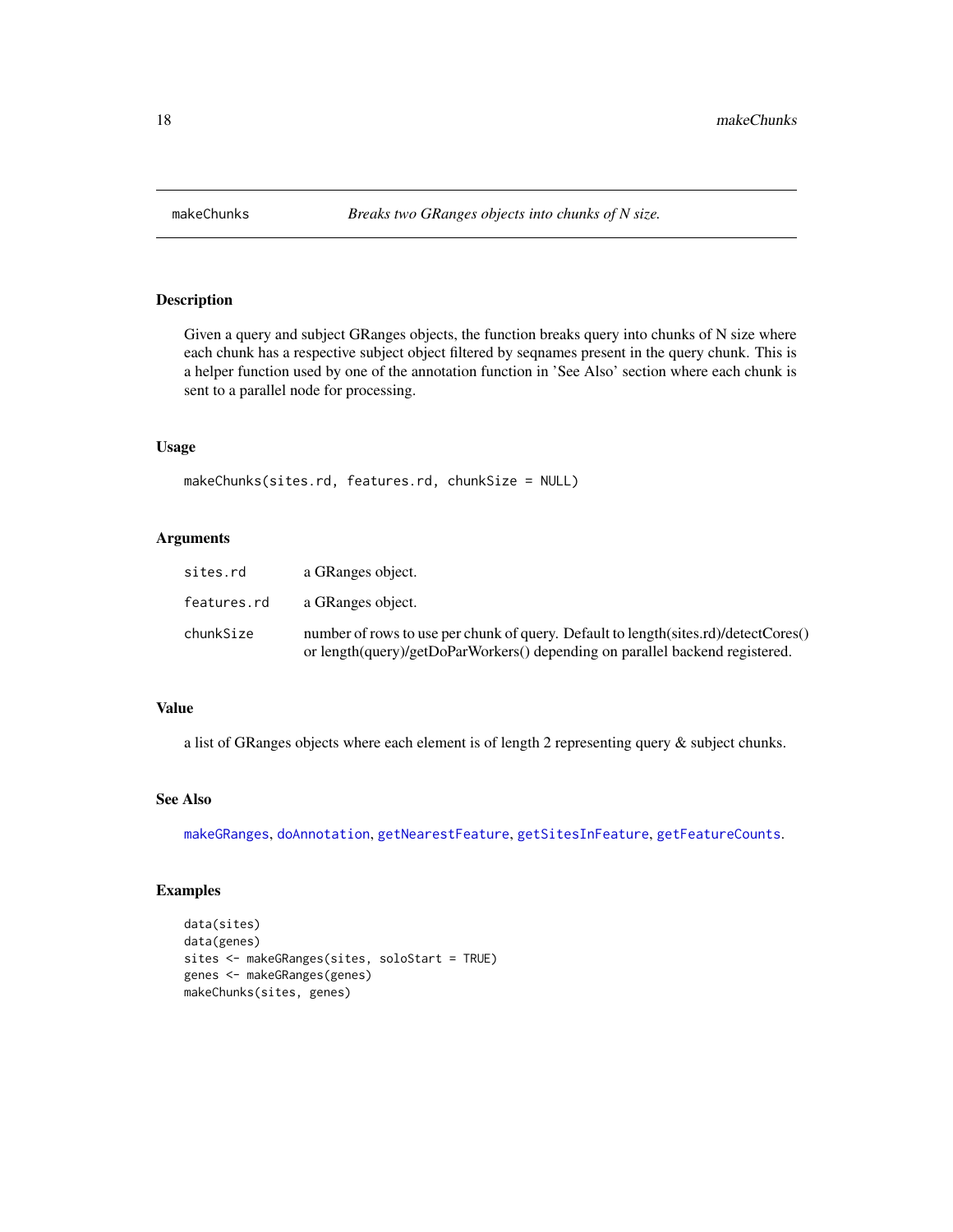<span id="page-18-1"></span><span id="page-18-0"></span>

The function converts a dataframe into a GRanges object without too much hassle of renaming column names. The function finds column names that sound like seqname, chromosome, start, stop, position, etc and puts them in respective slots to facilitate the conversion of a dataframe to a GRanges object. If more than one column that sounds like start, stop, or position is present, the function will use the first match as the representative. It is recommended to run this function before utilizing any other annotation functions since it will sort the object by chromosome and position for copying annotations back to their respective rows confidently.

# Usage

```
makeGRanges(
  x,
  freeze = NULL,
 positionsOnly = FALSE,
  soloStart = FALSE,
  chromCol = NULL,strandCol = NULL,
  startCol = NULL,
  stopCol = NULL,keepFactors = FALSE
)
```
# Arguments

| x             | dataframe to be converted into a GRanges object                                                                                            |  |  |  |  |
|---------------|--------------------------------------------------------------------------------------------------------------------------------------------|--|--|--|--|
| freeze        | UCSC genome version of the data in x. Default is NULL. This parameter is<br>generally used to populate seqinfo slot of GRanges objects.    |  |  |  |  |
| positionsOnly | boolean flag indicating to return only position based data or everything from the<br>dataframe. Defaults to FALSE.                         |  |  |  |  |
| soloStart     | flag denoting whether only one position based column is available. In other<br>words, only starts are present and no stops. Default=FALSE. |  |  |  |  |
| chromCol      | use the defined column name for seqname/chromosome based data from the<br>dataframe. Defaults to NULL.                                     |  |  |  |  |
| strandCol     | use the defined column name for strand or orientation from the dataframe. De-<br>faults to NULL.                                           |  |  |  |  |
| startCol      | use the defined column name for start coordinate from the dataframe. Defaults<br>to NULL.                                                  |  |  |  |  |
| stopCol       | use the defined column name for stop coordinate from the dataframe. Defaults<br>to NULL and not required if soloStart=TRUE.                |  |  |  |  |
| keepFactors   | keep vectors/columns stored as factors? Defaults to FALSE                                                                                  |  |  |  |  |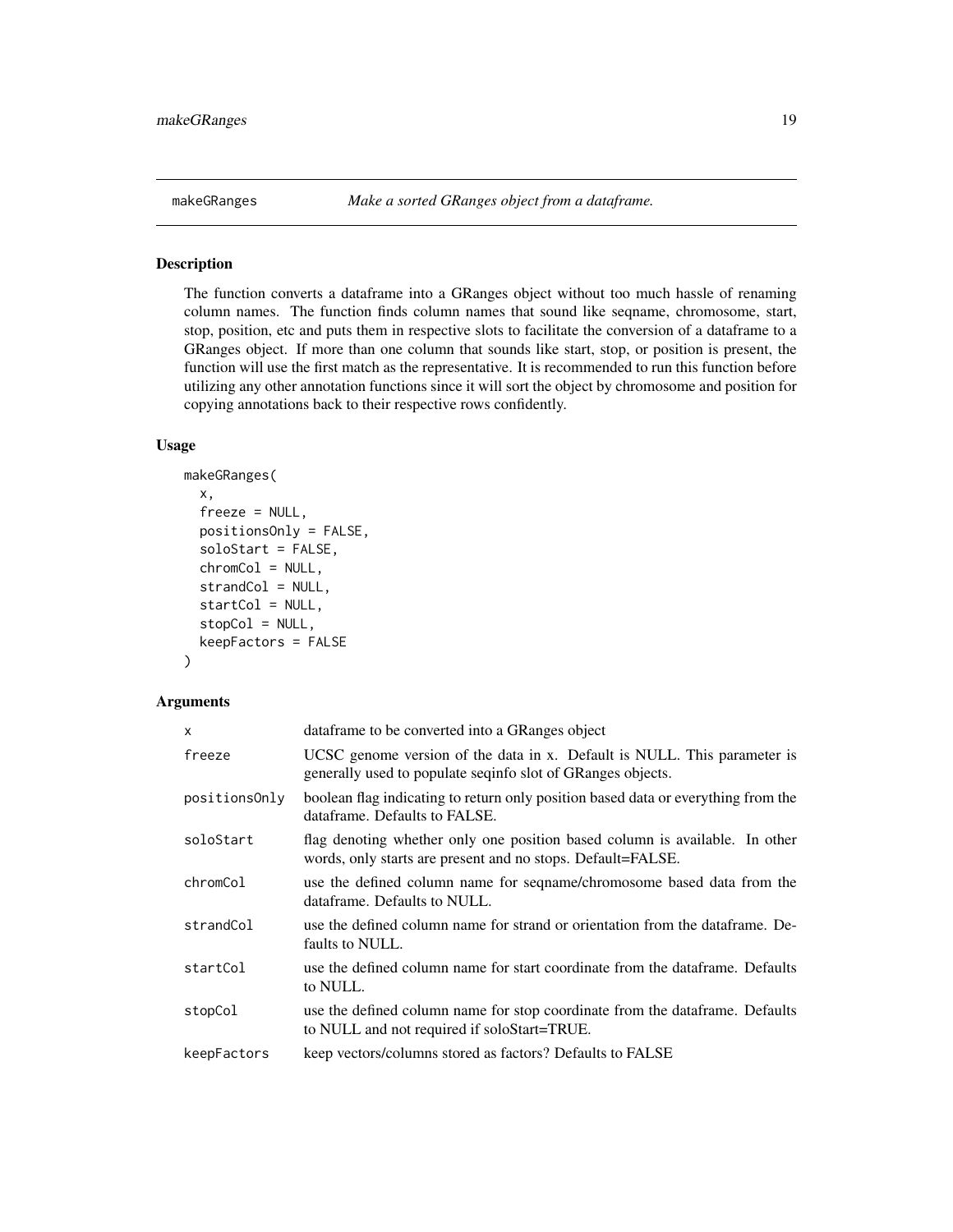# <span id="page-19-0"></span>Value

a GRanges object converted from x.

#### See Also

[getNearestFeature](#page-10-1), [getFeatureCounts](#page-6-1), [getSitesInFeature](#page-13-1).

# Examples

```
# Convert a dataframe to GRanges object
data(genes)
makeGRanges(genes, soloStart = TRUE)
makeGRanges(genes)
#makeGRanges(genes, freeze = "hg19", soloStart = TRUE)
#makeGRanges(genes, freeze = "hg19")
```
<span id="page-19-1"></span>makeUCSCsession *Initiate UCSC genome browser session given the freeze argument.*

# Description

Initiate UCSC genome browser session given the freeze argument.

#### Usage

makeUCSCsession(freeze = "hg19")

#### Arguments

freeze one of following: hg19, mm8, rheM, etc. Default is hg19.

# Value

browser session object compatible with rtracklayer functions.

# See Also

[getUCSCtable](#page-15-1), [makeGRanges](#page-18-1), [getNearestFeature](#page-10-1), [getSitesInFeature](#page-13-1)

# Examples

```
## Not run:
session <- makeUCSCsession()
genome(session)
session <- makeUCSCsession("mm8")
genome(session)
```
## End(Not run)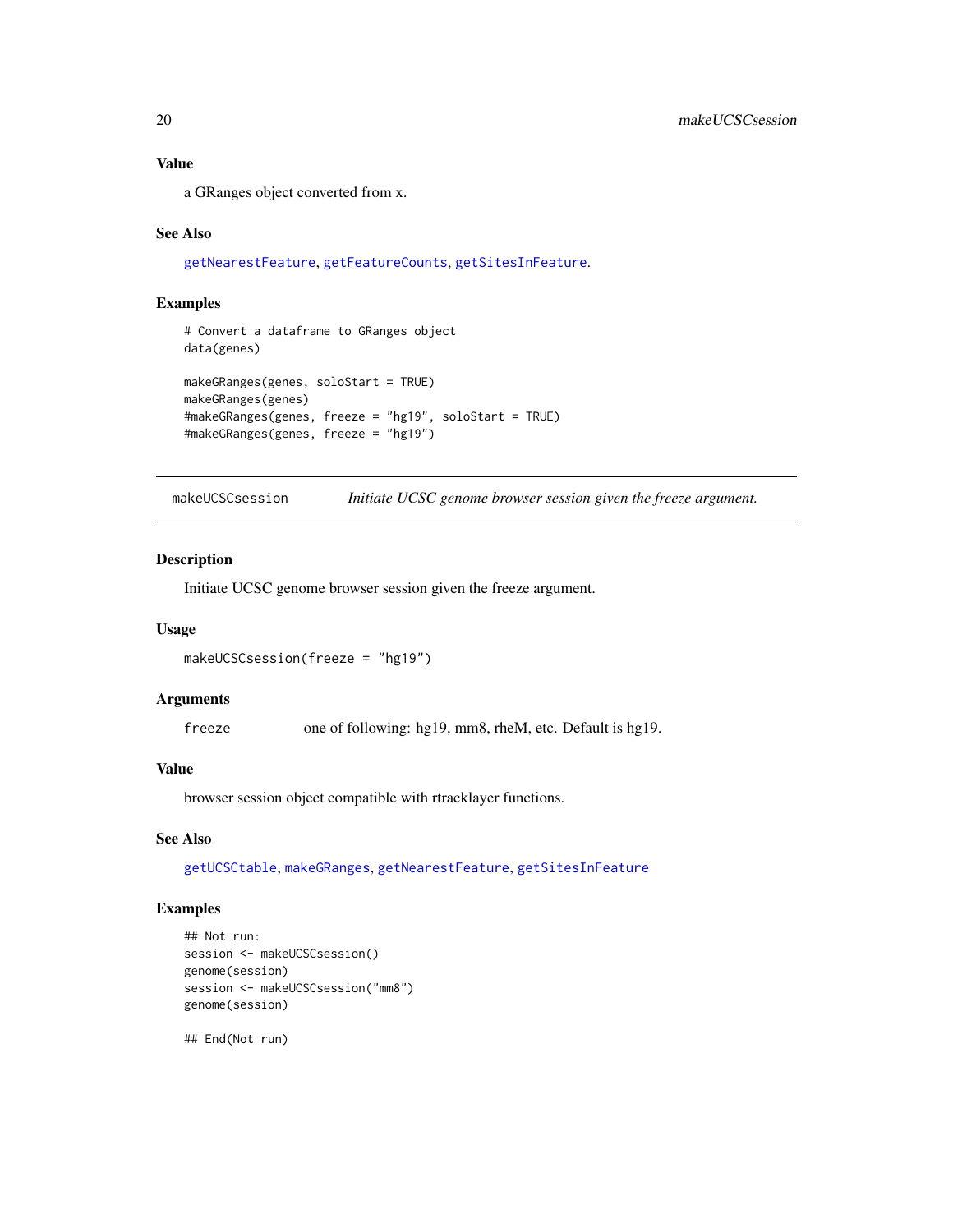<span id="page-20-0"></span>

Given a dataframe of samples and distance based annotation, the function calculates the distribution of data in or around the given annotation. From genomic point of view, the function can be used to identify distribution of data around genomic features like gene TSS, CpG island, etc.

# Usage

```
plotdisFeature(
  dat = NULL,grouping = NULL,
  annotCol = NULL,
 breaks = NULL,
  discreteBins = TRUE,
  geom = "bar",stacked = FALSE,
  typeRatio = FALSE,
  printPlotData = FALSE
)
```
# Arguments

| dat           | a dataframe/GRanges with required columns to make the plot.                                                                                                                                                                                                                                                                                                                                |  |  |  |
|---------------|--------------------------------------------------------------------------------------------------------------------------------------------------------------------------------------------------------------------------------------------------------------------------------------------------------------------------------------------------------------------------------------------|--|--|--|
| grouping      | name of the column grouping the data or denoting the samples                                                                                                                                                                                                                                                                                                                               |  |  |  |
| annotCol      | name of the column holding the distance to feature data. This can also be<br>boolean data in which case plot will be in/out of feature.                                                                                                                                                                                                                                                    |  |  |  |
| breaks        | intervals by which to break up the distance data. Default is seq(-1e5,1e5,5e3).<br>Not required if 'annotCol' is of type boolean.                                                                                                                                                                                                                                                          |  |  |  |
| discreteBins  | whether to plot continuous variable supplied in annot Col as a discrete axis. This<br>conserves plotting area, thus default is TRUE.                                                                                                                                                                                                                                                       |  |  |  |
| geom          | plot distribution using bars or lines? Default is 'bar'. One can use 'line' as well<br>when there are many groups.                                                                                                                                                                                                                                                                         |  |  |  |
| stacked       | make a stacked plot? Only applies when geom is 'bar'. Default is FALSE.                                                                                                                                                                                                                                                                                                                    |  |  |  |
| typeRatio     | whether to plot data as ratio of experimental to controls. Default is FALSE.<br>Enabling this requires a column in 'dat' called "type" with two values "expr" for<br>experimental and "ctrl" for control. This column subdivides data within each<br>group. Enabling this transforms the data into plotting distribution of ratios of<br>experimental/controls around feature of interest. |  |  |  |
| printPlotData | return summarized plot data? Default is FALSE.                                                                                                                                                                                                                                                                                                                                             |  |  |  |

# Value

ggplot2 plot and/or table of summarized plot data.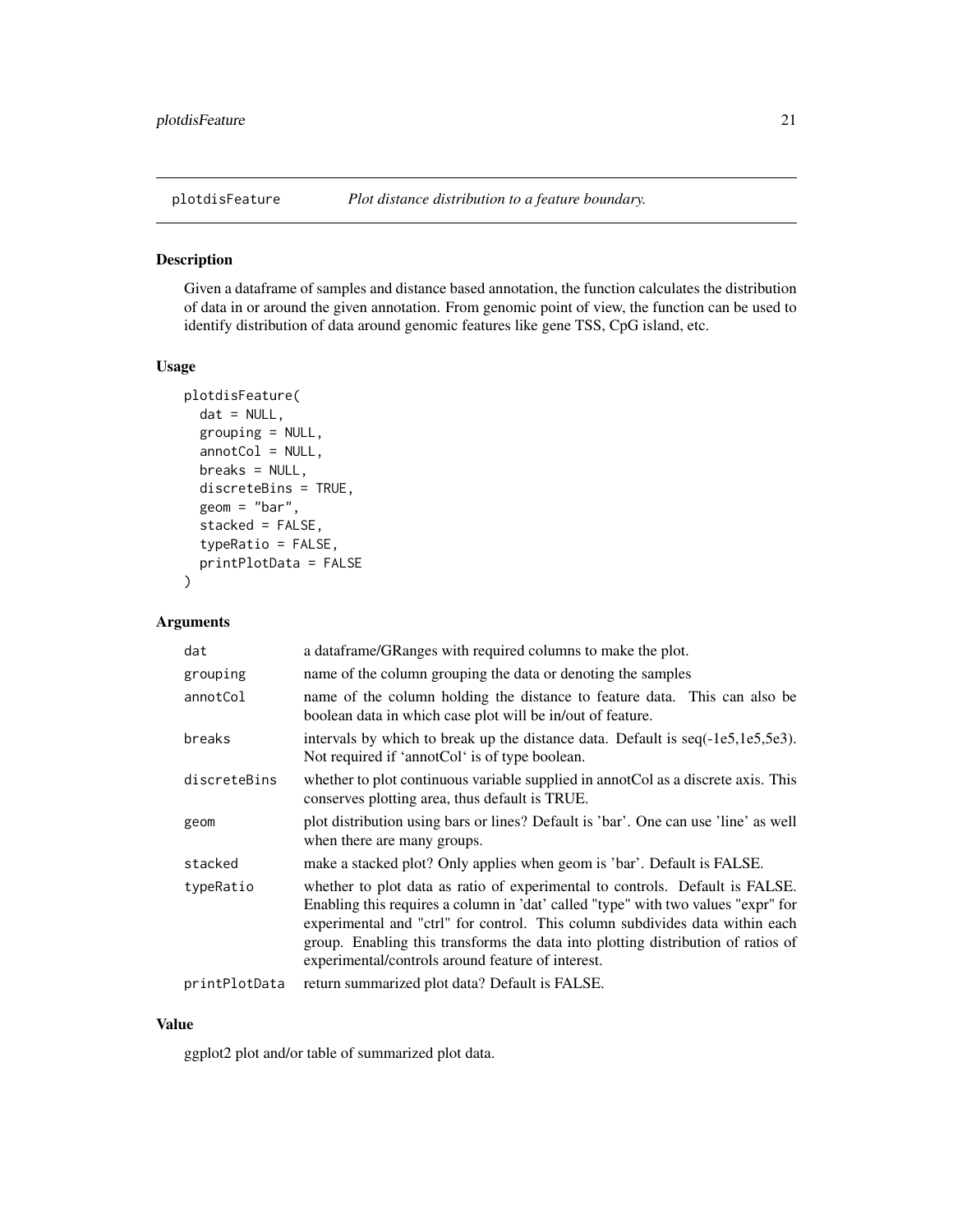# <span id="page-21-0"></span>See Also

```
makeGRanges, getNearestFeature, getSitesInFeature, getFeatureCounts
```
#### Examples

```
# Convert a dataframe to GRanges object
data(sites)
data(sites.ctrl)
sites$type <- "expr"
sites <- rbind(sites,sites.ctrl)
alldata.rd <- makeGRanges(sites,soloStart=TRUE)
```
data(genes) genes.rd <- makeGRanges(genes)

```
res <- doAnnotation(annotType="within", alldata.rd, genes.rd, "InGene",
asBool=TRUE)
plotdisFeature(res, "virus", "InGene")
plotdisFeature(res, "virus", "InGene", typeRatio=TRUE)
## Not run:
res <- doAnnotation(annotType="nearest", res, genes.rd, "NearestGene",
side='5p')
plotdisFeature(res, "virus", "X5pNearestGeneDist")
plotdisFeature(res, "virus", "X5pNearestGeneDist", typeRatio=TRUE)
```
## End(Not run)

Sample Retrovirus Integration Sites data

# Description

A sample dataset containing collection of unique HIV & MLV integration sites in the human genome mapped to UCSC freeze hg18 from PMID: 12805549.

#### Format

A data frame with 1303 rows and 5 variables

#### Details

- Sequence. Name of the DNA sequence which was aligned to the host genome. This is also a unique ID.
- Position. The genomic coordinate of the integration site.
- Chr. The chromosome of the integration site.
- Ort. The orientation or strand of the integration site.
- virus. Name of the virus used for the experiment and a given sequencing clone.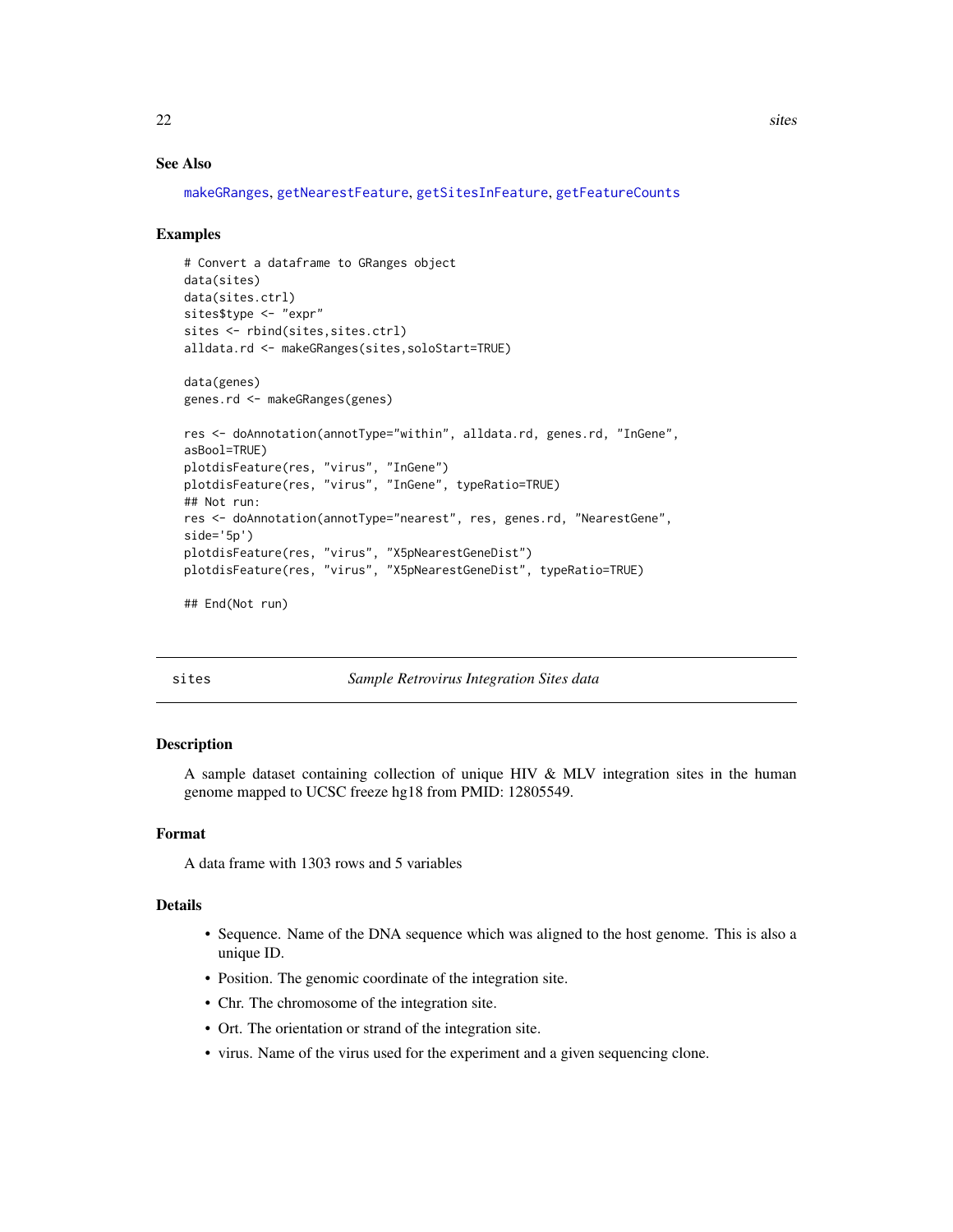#### <span id="page-22-0"></span>sites.ctrl 23

# Source

<http://www.ncbi.nlm.nih.gov/pubmed/?term=12805549>

sites.ctrl *Controls for Sample Retrovirus Integration Sites data*

# Description

Controls for a sample dataset containing collection of unique HIV & MLV integration sites in the human genome mapped to UCSC freeze hg18 from PMID: 12805549. Each row represents three controls per integration site in sites object.

# Format

A data frame with 3909 rows and 6 variables

# Details

- Sequence. Name of the DNA sequence which was aligned to the host genome. There should be three control sites per experimental site from the "sites" dataset.
- Position. The genomic coordinate of the integration site.
- Chr. The chromosome of the integration site.
- Ort. The orientation or strand of the integration site.
- virus. Name of the virus used for the experiment and a given sequencing clone.
- type. Column denoting whether the data is control